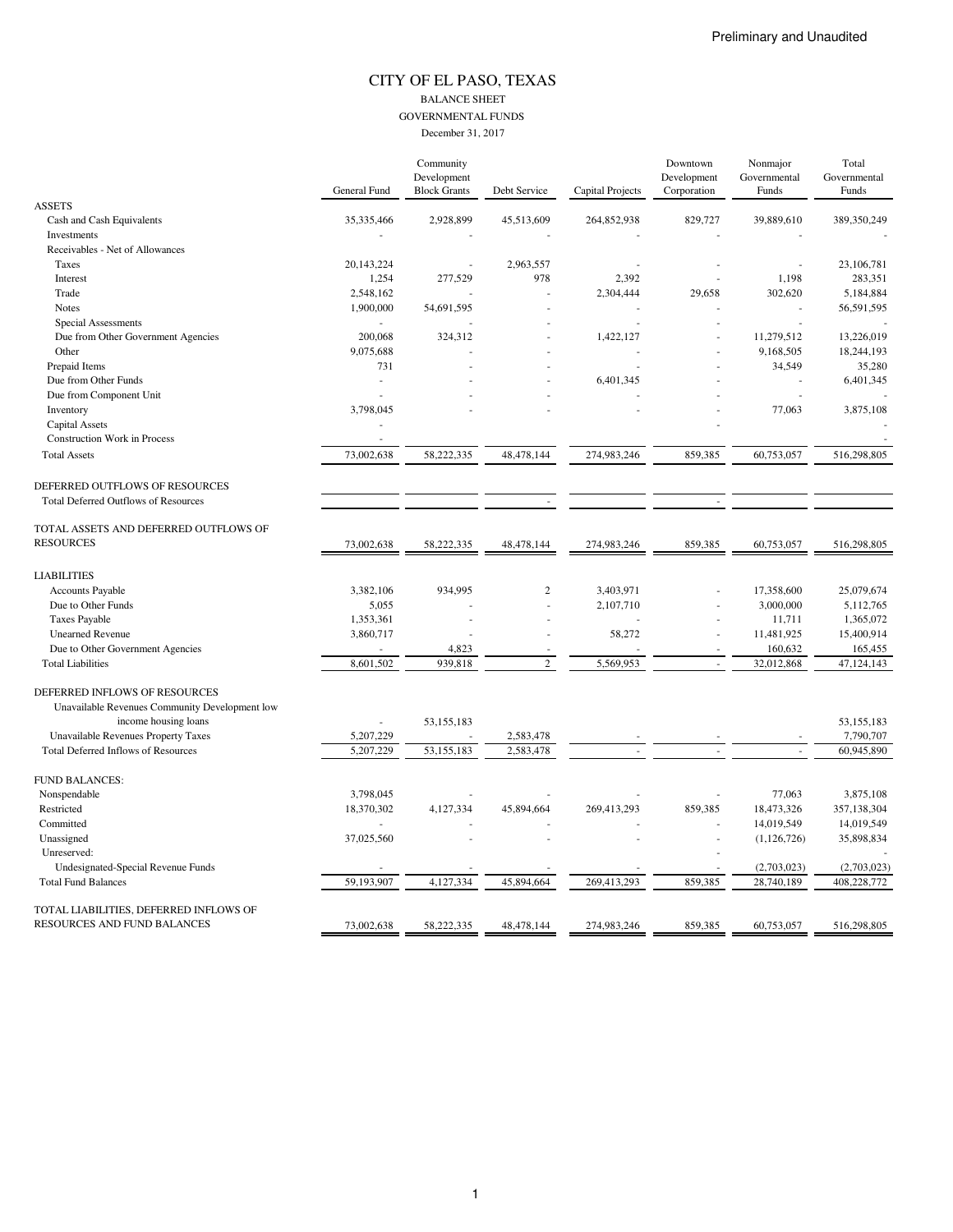STATEMENT OF REVENUES, EXPENDITURES AND CHANGES IN FUND BALANCES

GOVERNMENTAL FUNDS

|                                                  |              | Community           |                |                  | Downtown    | Nonmajor     | Total                  |
|--------------------------------------------------|--------------|---------------------|----------------|------------------|-------------|--------------|------------------------|
|                                                  |              | Development         |                |                  | Development | Governmental | Governmental           |
|                                                  | General Fund | <b>Block Grants</b> | Debt Service   | Capital Projects | Corporation | Funds        | Funds                  |
| <b>REVENUES</b>                                  |              |                     |                |                  |             |              |                        |
| <b>Property Taxes</b>                            | 71,084,264   |                     | 38,798,787     |                  |             | 1,319,341    | 111,202,392            |
| Penalties and Interest-Delinquent taxes          | 239,047      |                     | 125,105        |                  |             |              | 364,152                |
| <b>Sales Taxes</b>                               | 28,337,497   |                     |                | 345,350          | 273,355     | 621,611      | 29,577,813             |
| <b>Franchise Fees</b>                            | 15,397,316   |                     |                |                  |             | 1,591,049    | 16,988,365             |
| Charges for Services                             | 10,907,505   | 497,623             | $\overline{c}$ | 307,175          | 10,027      | 6,148,629    | 17,870,961             |
| Fines and Forfeitures                            | 2,090,509    |                     |                |                  |             | 481,749      | 2,572,258              |
| Licenses and Permits                             | 4,309,732    |                     |                |                  |             |              | 4,309,732              |
| <b>Ticket Sales</b>                              |              |                     |                |                  | 9,558       |              | 9,558                  |
| <b>Intergovernmental Revenues</b>                | (1,500)      | 658,232             |                | 1,552,119        |             | 4,812,440    | 7,021,291              |
| Interest                                         |              |                     | 2,238          |                  |             |              | 2,238                  |
| Rents and Other                                  | 514,049      | 67,687              |                |                  |             | 410,150      | 991,886                |
| Net Decrease in the Fair Value of Investments    |              |                     |                |                  |             |              |                        |
| <b>TOTAL REVENUES</b>                            | 132,878,419  | 1,223,542           | 38,926,132     | 2,204,644        | 292,940     | 15,384,969   | 190,910,646            |
| <b>EXPENDITURES</b>                              |              |                     |                |                  |             |              |                        |
| Current:                                         |              |                     |                |                  |             |              |                        |
| General Government                               | 8,902,713    | 13,651              |                | 23,126           |             | 180,216      | 9,119,706              |
| <b>Public Safety</b>                             | 73,480,280   |                     |                |                  |             | 3,721,588    | 77,201,868             |
| Public Works                                     | 11,946,378   |                     |                | 1,459,702        |             | 1,840,850    | 15,246,930             |
| Public Health                                    | 1,726,697    |                     |                |                  |             | 4,044,014    | 5.770.711              |
| Parks Department                                 | 6,787,101    | 25,625              |                |                  |             | 367,348      | 7,180,074              |
| Library                                          | 2,538,934    |                     |                |                  |             | 57,004       | 2,595,938              |
|                                                  | 7,234,734    |                     | 7,427          |                  |             | 484,793      | 7,726,954              |
| Non Departmental                                 |              |                     |                |                  |             |              |                        |
| Culture and Recreation                           | 2,154,801    |                     |                | 442,814          |             | 3,835,781    | 6,433,396<br>3,769,934 |
| Economic Development                             | 2,938,809    |                     |                | (14, 148)        |             | 845,273      |                        |
| <b>Environmental Code Compliance</b>             | $\sim$       |                     |                |                  |             | 336,774      | 336,774                |
| Community and Human Development                  | 126,021      | 2,261,957           |                | 56,161           |             | 4,277        | 2,448,416              |
| Debt Service:                                    |              |                     |                |                  |             |              |                        |
| Principal                                        | 4,123,074    |                     |                |                  |             |              | 4,123,074              |
| <b>Interest Expense</b>                          | 427,407      |                     |                |                  |             |              | 427,407                |
| <b>Fiscal Fees</b>                               |              |                     | 9,700          | 10,330           | 9,000       |              | 29,030                 |
| Capital Outlay                                   | 47,454       | 484,777             |                | 13,153,368       |             | 176,589      | 13,862,188             |
| TOTAL EXPENDITURES                               | 122,434,403  | 2,786,010           | 17,127         | 15, 131, 353     | 9,000       | 15,894,507   | 156,272,400            |
| Excess(Deficiency) of revenues over expenditures | 10,444,016   | (1, 562, 468)       | 38,909,005     | (12, 926, 709)   | 283,940     | (509, 538)   | 34,638,246             |
| OTHER FINANCING SOURCES(USES):                   |              |                     |                |                  |             |              |                        |
| Transfers In                                     | 5,439,079    |                     |                |                  | 16,852      | 1,420,795    | 6,876,726              |
| <b>Transfers Out</b>                             | (1,535,285)  | 22,762              |                |                  |             | (3,161,997)  | (4,674,520)            |
| Face Amount of Commercial Paper Issued           |              |                     |                |                  |             | (3,474,447)  | (3,474,447)            |
| Proceeds from Sale of Capital Assets             |              |                     |                |                  |             |              |                        |
| Other Sources (Uses)                             | 25,662       |                     |                |                  |             | 3,852,303    | 3,877,965              |
| TOTAL OTHER FINANCING SOURCES(USES)              | 3,929,456    | 22,762              |                |                  | 16,852      | (1,363,346)  | 2,605,724              |
|                                                  |              |                     |                |                  |             |              |                        |
| Net change in fund balances                      | 14,373,472   | (1,539,706)         | 38,909,005     | (12, 926, 709)   | 300,792     | (1,872,884)  | 37,243,970             |
| Increase in inventory                            |              |                     |                |                  |             |              |                        |
| Fund balances - beginning of year                | 44,820,435   | 5,667,040           | 6,985,659      | 282,340,002      | 558,593     | 30,613,073   | 370,984,802            |
| Fund balances - end of period                    | 59,193,907   | 4,127,334           | 45,894,664     | 269,413,293      | 859,385     | 28,740,189   | 408,228,772            |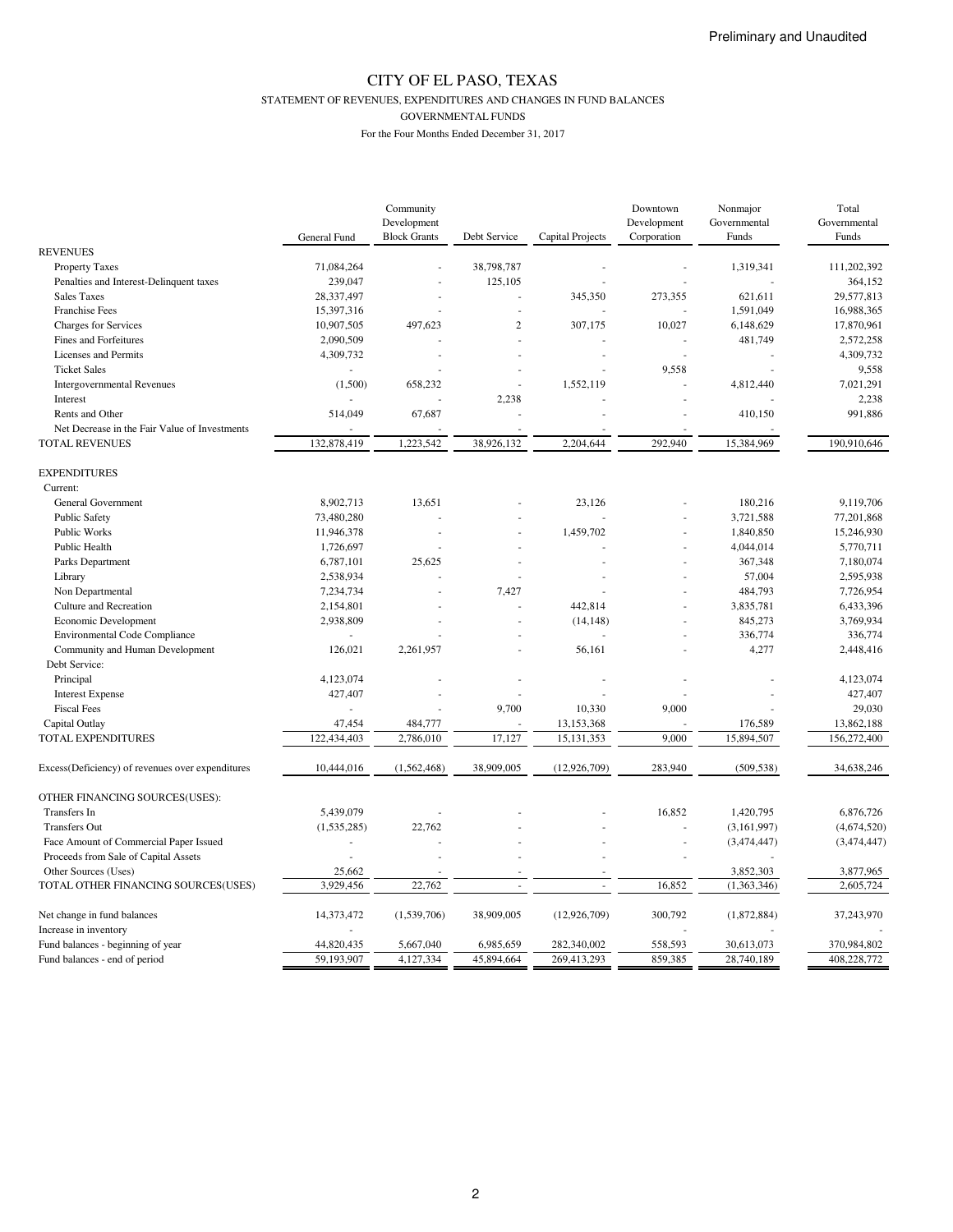### STATEMENT OF NET POSITION CITY OF EL PASO, TEXAS December 31, 2017 PROPRIETARY FUNDS

## Business-type Activities - Enterprise Funds

|                                                       | El Paso<br>International<br>Airport | Environmental<br>Services | Mass Transit   | International<br><b>Bridges</b> | Tax Office<br><b>Enterprise Fund</b> | Totals         | Governmental<br>Activities - Internal<br>Service Funds |
|-------------------------------------------------------|-------------------------------------|---------------------------|----------------|---------------------------------|--------------------------------------|----------------|--------------------------------------------------------|
| <b>ASSETS</b>                                         |                                     |                           |                |                                 |                                      |                |                                                        |
| Current assets:                                       |                                     |                           |                |                                 |                                      |                |                                                        |
| Cash and Cash Equivalents                             | 29,005,623                          | 22,333,302                | (32,912,986)   | 1,434,041                       | 776,189                              | 20,636,169     | 21,866,344                                             |
| Receivables - Net of Allowances:                      |                                     |                           |                |                                 |                                      |                |                                                        |
| Taxes                                                 |                                     |                           | 6,742,237      |                                 |                                      | 6,742,237      |                                                        |
| Interest                                              | 1,030                               |                           |                | 143                             |                                      | 1,173          | 568                                                    |
| Trade                                                 | 823,886                             | 2,711,215                 | 2,723,235      |                                 | 693,005                              | 6,951,341      | 9,614                                                  |
| Due from Other Government Agencies                    | 2,780,307                           | 139,016                   | 4,601,930      |                                 |                                      | 7,521,253      |                                                        |
| Prepaid Items                                         | 321,456                             |                           | 344,074        |                                 |                                      | 665,530        | 1,123,155                                              |
| Due From Other Funds                                  |                                     |                           | 2,107,710      |                                 |                                      | 2,107,710      |                                                        |
| Inventory                                             | 1,372,871                           |                           | 4,465,644      |                                 |                                      | 5,838,515      | 500,001                                                |
| Total current assets                                  | 34, 305, 173                        | 25,183,533                | (11, 928, 156) | 1,434,184                       | 1,469,194                            | 50,463,928     | 23,499,682                                             |
| Noncurrent assets:                                    |                                     |                           |                |                                 |                                      |                |                                                        |
| Restricted Cash and Cash Equivalents                  |                                     | 20,976,770                |                | 4,760,709                       |                                      | 25,737,479     |                                                        |
| Capital Assets:                                       |                                     |                           |                |                                 |                                      |                |                                                        |
| Land                                                  | 1,381,099                           | 6,887,813                 | 11,975,407     | 2,469,531                       |                                      | 22,713,850     |                                                        |
| Buildings, Improvements & Equipment, Net              | 233,421,880                         | 33,845,055                | 129,829,469    | 14,425,935                      | 81,310                               | 411,603,649    |                                                        |
| <b>Construction</b> in Progress                       | 25,902,447                          | 8,118,120                 | 27,086,482     | 101,686                         |                                      | 61,208,735     | 343,440                                                |
| Total noncurrent assets                               | 260,705,426                         | 69,827,758                | 168,891,358    | 21,757,861                      | 81,310                               | 521, 263, 713  | 343,440                                                |
| <b>TOTAL ASSETS</b>                                   | 295,010,599                         | 95,011,291                | 156,963,202    | 23,192,045                      | 1,550,504                            | 571,727,641    | 23,843,122                                             |
|                                                       |                                     |                           |                |                                 |                                      |                |                                                        |
| DEFERRED OUTFLOWS OF RESOURCES                        |                                     |                           |                |                                 |                                      |                |                                                        |
| Deferred Outflow of Resources - Pension Contributions | 1,279,581                           | 1,918,920                 | 3,465,279      | 237,747                         |                                      | 6,901,527      | 555,036                                                |
| Deferred Outflow of Resources - Investments           | 1,457,117                           | 2,185,163                 | 3,946,071      | 270,735                         |                                      | 7,859,086      | 632,044                                                |
| Deferred Outflow of Resources - Pension Assumptions   | 1,609,731                           | 2,414,030                 | 4,359,371      | 299,090                         |                                      | 8,682,222      | 698,243                                                |
| Deferred Outflow of Resources - Econ/Demog Losses     | 90,889                              | 136,302                   | 246,139        | 16,888                          |                                      | 490,218        | 39,425                                                 |
| <b>Total Deferred Outflows of Resources</b>           | 4,437,318                           | 6,654,415                 | 12,016,860     | 824,460                         |                                      | 23,933,053     | 1,924,748                                              |
| Total Assets & Deferred Outflows                      | 299,447,917                         | 101,665,706               | 168,980,062    | 24,016,505                      | 1,550,504                            | 595,660,694    | 25,767,870                                             |
| <b>LIABILITIES</b>                                    |                                     |                           |                |                                 |                                      |                |                                                        |
| Current liabilities:                                  |                                     |                           |                |                                 |                                      |                |                                                        |
| <b>Accounts Payable</b>                               | 530,243                             | 602,001                   | 2,290,999      | (32, 251)                       | 18,492                               | 3,409,484      | (725, 504)                                             |
| Current Portion - Bonds, Notes and Capital            | 1,876,944                           | 1,511,033                 | 1,711,105      | 1,259,907                       |                                      | 6,358,989      |                                                        |
| Due to Other Funds                                    | 808,651                             | 1,402,894                 | 1,047,479      | 253,352                         |                                      | 3,512,376      |                                                        |
| <b>Taxes Payable</b>                                  | 48,872                              |                           | (6)            | 9,328                           |                                      | 58,194         |                                                        |
| Interest Payable on Bonds and Notes                   | 107,057                             | 37,451                    | 107,679        | 9,918                           |                                      | 262,105        |                                                        |
| <b>Unearned Revenue</b>                               | 1,070,847                           | 563                       | 802            | 5,000                           |                                      | 1,077,212      |                                                        |
| Compensated Absences - Current                        | 2,005,358                           | 980,026                   | 1,448,501      | 167,142                         |                                      | 4,601,027      |                                                        |
| Landfill Closure Costs - Current                      |                                     | 992,875                   |                |                                 |                                      | 992,875        |                                                        |
| Total current liabilities                             | 6,447,972                           | 5,526,843                 | 6,606,559      | 1,672,396                       | 18,492                               | 20,272,262     | (725, 504)                                             |
| Noncurrent liabilities:                               |                                     |                           |                |                                 |                                      |                |                                                        |
| Certificates of Obligation Bonds                      |                                     | 18,286,799                | 53,784,480     | 3,659,998                       |                                      | 75,731,277     |                                                        |
| Revenue Bonds                                         | 52,580,200                          | (12, 343)                 |                |                                 |                                      | 52,567,857     |                                                        |
| <b>Compensated Absences</b>                           | 565,614                             | 276,417                   | 408,551        | 47,142                          | 134,439                              | 1,432,163      | 714,789                                                |
| <b>Landfill Closure Costs</b>                         |                                     | 19,858,409                |                |                                 |                                      | 19,858,409     |                                                        |
| <b>Delta Transfer Station Closure Costs</b>           |                                     | 125,486                   |                |                                 |                                      | 125,486        |                                                        |
| Claims and Judgments                                  |                                     |                           | 364,687        |                                 |                                      | 364,687        | 16,033,064                                             |
| Net Pension Obligation                                | 11,328,162                          | 16,988,260                | 30,678,217     | 2,104,790                       |                                      | 61,099,429     | 4,913,749                                              |
| Other Postemployment Benefits                         | 5,202,241                           | 6,901,078                 | 10,636,710     | 1,240,590                       |                                      | 23,980,619     | 2,123,809                                              |
| Total noncurrent liabilities                          | 69,676,217                          | 62,424,106                | 95,872,645     | 7,052,520                       | 134,439                              | 235,159,927    | 23,785,411                                             |
| <b>TOTAL LIABILITIES</b>                              | 76,124,189                          | 67,950,949                | 102,479,204    | 8,724,916                       | 152,931                              | 255,432,189    | 23,059,907                                             |
|                                                       |                                     |                           |                |                                 |                                      |                |                                                        |
| DEFERRED INFLOWS OF RESOURCES                         |                                     |                           |                |                                 |                                      |                |                                                        |
| Deferred Inflow of Resources - Investment Earnings    |                                     |                           |                |                                 |                                      |                |                                                        |
| Deferred Inflow of Resources - Cange in Experience    | 973,743                             | 1,460,272                 | 2,637,030      | 180,923                         |                                      | 5,251,968      | 422,374                                                |
| <b>Total Deferred Inflows of Resources</b>            | 973,743                             | 1,460,272                 | 2,637,030      | 180,923                         | ×.                                   | 5,251,968      | 422.374                                                |
| <b>NET POSITION</b>                                   |                                     |                           |                |                                 |                                      |                |                                                        |
| Net investment in capital assets                      | 208,018,169                         | 30,539,081                | 114,999,199    | 13,327,236                      |                                      | 366,883,685    | 75,882                                                 |
| Unrestricted                                          | 14,331,816                          | 1,715,404                 | (51, 135, 371) | 1,783,430                       | 1,397,573                            | (31, 907, 148) | 2,209,707                                              |
| TOTAL NET POSITION                                    | 222,349,985                         | 32,254,485                | 63,863,828     | 15,110,666                      | 1,397,573                            | 334,976,537    | 2,285,589                                              |
|                                                       |                                     |                           |                |                                 |                                      |                |                                                        |
| TOTAL LIABILITIES AND NET POSITION                    | 299,447,917                         | 101,665,706               | 168,980,062    | 24,016,505                      | 1,550,504                            | 595,660,694    | 25,767,870                                             |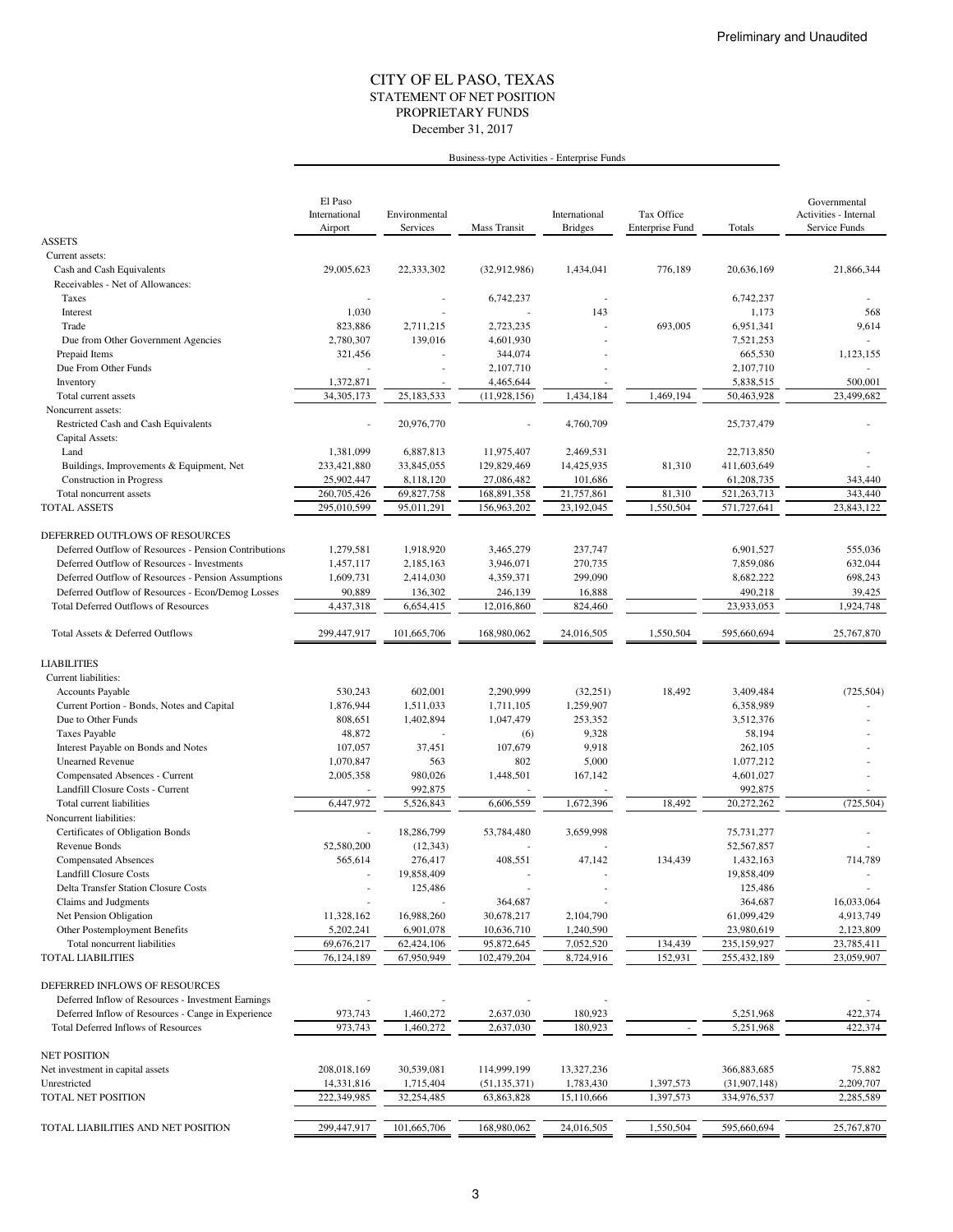#### CITY OF EL PASO, TEXAS STATEMENT OF REVENUES, EXPENSES AND CHANGES IN FUND NET POSITIONPROPRIETARY FUNDSFor the Four Months Ended December 31, 2017

|                                               |                            |                                     |                          |                           |                            | Business-type Activities - Enterprise Funds |                     |                                 |                            |                                  |                | Governmental<br>Activities -<br><b>Internal Service</b><br>Funds |
|-----------------------------------------------|----------------------------|-------------------------------------|--------------------------|---------------------------|----------------------------|---------------------------------------------|---------------------|---------------------------------|----------------------------|----------------------------------|----------------|------------------------------------------------------------------|
|                                               | Operating<br><b>Budget</b> | El Paso<br>International<br>Airport | Operating<br>Budget      | Environmental<br>Services | Operating<br><b>Budget</b> | Mass Transit                                | Operating<br>Budget | International<br><b>Bridges</b> | Operating<br><b>Budget</b> | Tax Office<br>Enterprise<br>Fund | Total          |                                                                  |
| <b>OPERATING REVENUES:</b>                    |                            |                                     |                          |                           |                            |                                             |                     |                                 |                            |                                  |                |                                                                  |
| <b>Intergovernmental Revenues</b>             |                            |                                     |                          |                           |                            |                                             |                     |                                 | 3,292,136                  | 1,458,464                        | 1,458,464      |                                                                  |
| Penalties and Interest-Delinquent taxes       |                            |                                     |                          |                           |                            |                                             |                     |                                 | 30,000                     | 168,929                          | 168,929        |                                                                  |
| Charges of Rentals and Fees                   | 37,758,177                 | 11,795,785                          | 47,163,000               | 12,079,230                | 227,121                    | 65,454                                      | 91,782              | 43,678                          |                            |                                  | 23,984,147     |                                                                  |
| Charges of Tolls                              |                            |                                     |                          |                           |                            |                                             | 23,341,918          | 8,092,805                       |                            |                                  | 8,092,805      |                                                                  |
| Charges of Fares and Fees                     | 378,172                    | 158,709                             | $\overline{\phantom{a}}$ | 101                       | 10,003,314                 | 2,998,190                                   |                     |                                 |                            |                                  | 3,157,000      |                                                                  |
| Sales to Departments                          |                            |                                     | 94,726                   | 16,365                    |                            |                                             |                     |                                 |                            |                                  | 16,365         | 5,993,693                                                        |
| Premium Contributions                         |                            |                                     |                          |                           |                            |                                             |                     |                                 |                            |                                  |                | 20, 167, 453                                                     |
| <b>General Revenues</b>                       | 240,682                    | 183,982                             | 145,000                  | 50,853                    | 2,843,445                  | (26)                                        | 831,777             | 539,133                         |                            |                                  | 773,942        | 252,473                                                          |
| <b>Total Operating Revenues</b>               | 38,377,031                 | 12,138,476                          | 47,402,726               | 12,146,549                | 13,073,880                 | 3,063,618                                   | 24,265,477          | 8,675,616                       | 3,322,136                  | 1,627,393                        | 37,651,652     | 26,413,619                                                       |
| <b>OPERATING EXPENSES:</b>                    |                            |                                     |                          |                           |                            |                                             |                     |                                 |                            |                                  |                |                                                                  |
| <b>Personnel Services</b>                     | 18,448,967                 | 5,733,665                           | 18,937,513               | 5,948,463                 | 25,262,441                 | 11,093,000                                  | 3,462,062           | 971,926                         | 1,225,864                  | 332,494                          | 24,079,548     | 2,325,917                                                        |
| <b>Contractual Services</b>                   | 82,000                     | 3,900                               | 10,000                   |                           |                            |                                             | 4,669,867           | 762,523                         |                            |                                  | 766,423        |                                                                  |
| Professional Services                         | 908,975                    | 63,345                              | 97,000                   | 19,497                    | 172,000                    | 41,025                                      | 296,753             | 10,932                          | 469                        | 175                              | 134,974        | 372,507                                                          |
| <b>Outside Contracts</b>                      | 8,019,163                  | 1,568,734                           | 2,450,200                | 437,172                   | 11,007,903                 | 3,689,740                                   | 1,766,376           | 379,096                         | 291,000                    | 179,124                          | 6,253,866      | 1,082,633                                                        |
| Fuel and Lubricants                           | 290,070                    | 63,256                              | 2,540,500                | 829,884                   | 2,761,388                  | 857,994                                     | 7,350               | 2,037                           | 500                        | 41                               | 1,753,212      | 1,659,174                                                        |
| Materials and Supplies                        | 1,110,239                  | 421,895                             | 7,634,425                | 2,437,007                 | 366,350                    | 1,308,483                                   | 176,246             | 18,540                          | 172,548                    | 112,108                          | 4,298,033      | 1,315,608                                                        |
| Communications                                | 242,325                    | 20,140                              | 365,362                  | 40,186                    | 257,814                    | 33,436                                      | 10,672              | 3,907                           | 12,102                     | 72                               | 97,741         | 135                                                              |
| Utilities                                     | 1,993,500                  | 545,285                             | 135,500                  | 28,986                    | 1,398,000                  | 365,161                                     | 107,700             | 23,302                          | $\overline{a}$             |                                  | 962,734        | 8,438                                                            |
| <b>Operating Leases</b>                       | 42,200                     | 5,930                               | 50,000                   | 8,055                     | 361,950                    | 272,898                                     | 346,754             | 114,268                         | 137,300                    | 58,333                           | 459,484        | 2,984                                                            |
| <b>Travel and Entertainment</b>               | 191,775                    | 107,143                             | 94,340                   | 14,346                    | 40,000                     | 10,422                                      | 16,000              | 3,144                           | 14,000                     | 1,051                            | 136,106        |                                                                  |
| <b>Benefits Provided</b>                      | 500                        |                                     |                          |                           | 120,000                    | 7,064                                       |                     |                                 |                            |                                  | 7,064          | 17,468,274                                                       |
| Maintenance and Repairs                       | 828,500                    | 92,169                              | 502,650                  | 43,891                    | 80,000                     | 229,365                                     | 283,669             | 117,298                         |                            | 1,939                            | 484,662        | 488,786                                                          |
| Landfill and Transfer Station Utilization     |                            |                                     | 3,180,000                | 813,333                   |                            |                                             |                     |                                 |                            |                                  | 813,333        |                                                                  |
| Other Operating Expenses                      | 3,169,262                  | 757,612                             | 6,375,429                | 1,857,960                 | 10,038,407                 | 1,669,964                                   | 121,200             | 41,313                          | 489,889                    | 159,266                          | 4,486,115      | 9,833                                                            |
| Depreciation                                  |                            | 5,308,135                           |                          | 3,013,886                 |                            | 3,454,581                                   |                     | 335,534                         |                            |                                  | 12,112,136     | 2,440                                                            |
| <b>Total Operating Expenses</b>               | 35,327,476                 | 14,691,209                          | 42,372,919               | 15,492,666                | 51,866,253                 | 23,033,133                                  | 11,264,649          | 2,783,820                       | 2,343,672                  | 844,603                          | 56,845,431     | 24,736,729                                                       |
| Operating Income (Loss)                       | 3,049,555                  | (2,552,733)                         | 5,029,807                | (3,346,117)               | (38, 792, 373)             | (19,969,515)                                | 13,000,828          | 5,891,796                       | 978,464                    | 782,790                          | (19, 193, 779) | 1,676,890                                                        |
| NONOPERATING REVENUES (EXPENSES):             |                            |                                     |                          |                           |                            |                                             |                     |                                 |                            |                                  |                |                                                                  |
| <b>Interest Revenue</b>                       | 105,000                    | 5,081                               |                          |                           |                            |                                             |                     |                                 |                            |                                  | 5,081          |                                                                  |
| <b>Interest Expense</b>                       |                            |                                     | (854, 354)               |                           | (2,456,437)                |                                             | (226, 250)          |                                 |                            |                                  |                |                                                                  |
| Gain(Loss) on Sale of Equipment and Land      |                            |                                     |                          | 1,488                     |                            |                                             |                     |                                 |                            |                                  | 1,488          |                                                                  |
| Passenger Facility Charge                     |                            | 1,442,233                           |                          |                           |                            |                                             |                     |                                 |                            |                                  | 1,442,233      |                                                                  |
| <b>Customer Facility Charge</b>               | 3,500,000                  | 1,139,975                           |                          |                           |                            |                                             |                     |                                 |                            |                                  | 1,139,975      |                                                                  |
| Sales Tax                                     |                            |                                     |                          |                           | 43,416,145                 | 13,650,831                                  |                     |                                 |                            |                                  | 13,650,831     |                                                                  |
| FTA Subsidy                                   |                            |                                     |                          |                           |                            | 10,338,753                                  |                     |                                 |                            |                                  | 10,338,753     |                                                                  |
| <b>Total NonOperating Revenues (Expenses)</b> | 3,605,000                  | 2,587,289                           | (854, 354)               | 1,488                     | 40,959,708                 | 23,989,584                                  | (226, 250)          | $\sim$                          | $\sim$                     | $\sim$                           | 26,578,361     | $\sim$                                                           |
| Income (Loss) Before Capital Contributions    |                            |                                     |                          |                           |                            |                                             |                     |                                 |                            |                                  |                |                                                                  |
| and Transfers                                 | 6,654,555                  | 34,556                              | 4,175,453                | (3,344,629)               | 2,167,335                  | 4,020,069                                   | 12,774,578          | 5,891,796                       | 978,464                    | 782,790                          | 7,384,582      | 1,676,890                                                        |
| <b>Capital Contributions</b>                  |                            | 704,476                             |                          | 249,834                   |                            | (3,645,976)                                 |                     |                                 |                            |                                  | (2,691,666)    |                                                                  |
| <b>Transfers Out</b>                          | (5,020,629)                |                                     | (5,573,366)              | 814,699                   | 2,500                      |                                             | (11,803,369)        | (4,634,596)                     |                            |                                  | (3,819,897)    | 168,000                                                          |
| Change in net assets                          | 1,633,926                  | 739,032                             | (1,397,913)              | (2,280,096)               | 2,169,835                  | 374,093                                     | 971,209             | 1,257,200                       | 978,464                    | 782,790                          | 873,019        | 1,844,890                                                        |
| <b>Total Net Position-beginning</b>           |                            | 221,610,953                         |                          | 34,534,581                |                            | 63,489,735                                  |                     | 13,853,466                      |                            | 614,783                          | 334,103,518    | 440,699                                                          |
| <b>Total Net Position-ending</b>              | 1,633,926                  | 222,349,985                         | (1, 397, 913)            | 32,254,485                | 2,169,835                  | 63,863,828                                  | 971,209             | 15,110,666                      | 978,464                    | 1,397,573                        | 334,976,537    | 2,285,589                                                        |
|                                               |                            |                                     |                          |                           |                            |                                             |                     |                                 |                            |                                  |                |                                                                  |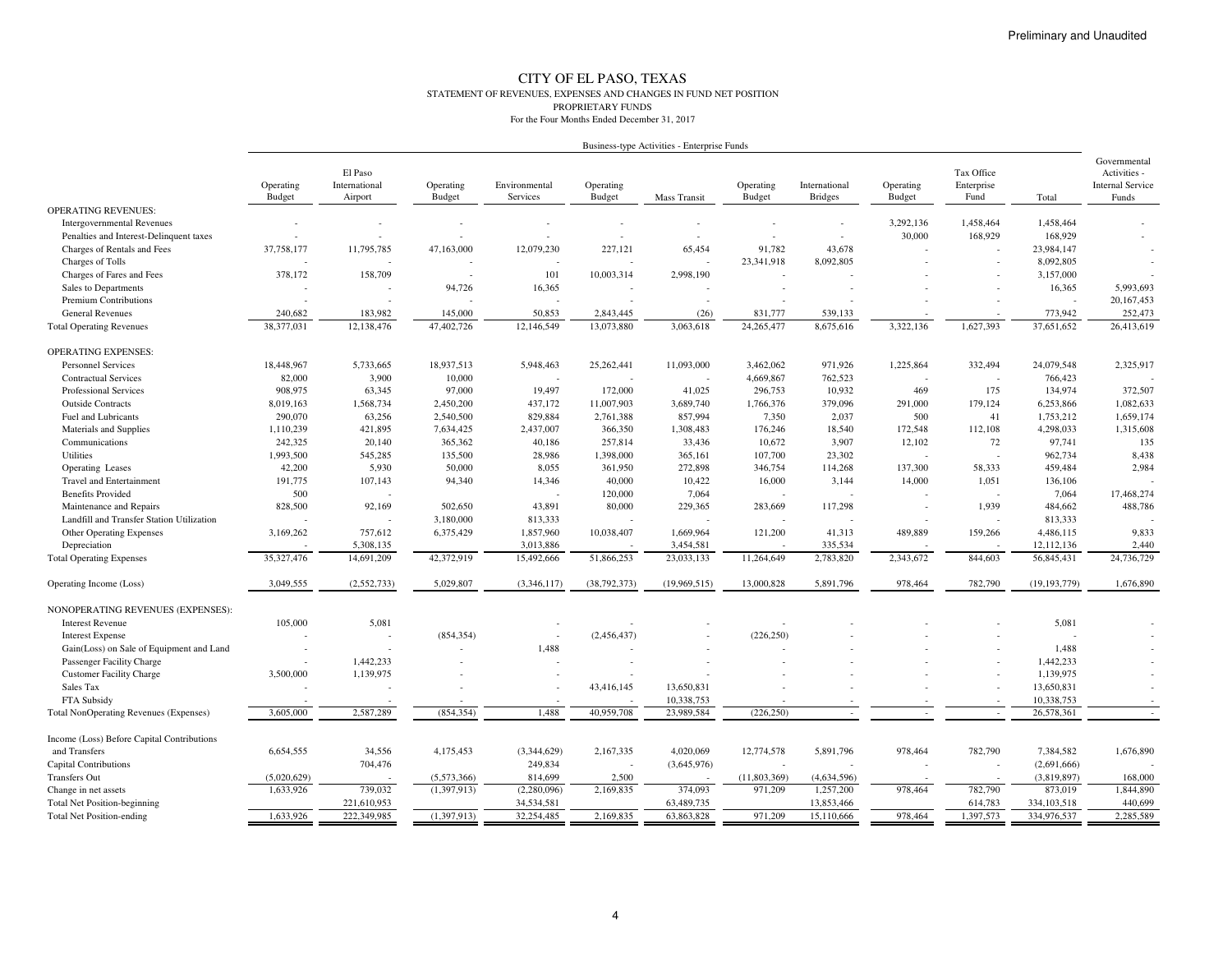## CITY OF EL PASO, TEXAS STATEMENT OF CASH FLOWS

PROPRIETARY FUNDS

For the Four Months Ended December 31, 2017

|                                                                           |                                  |                           |                | Business-type Activities - Enterprise Funds |                                      |                |                                                                  |
|---------------------------------------------------------------------------|----------------------------------|---------------------------|----------------|---------------------------------------------|--------------------------------------|----------------|------------------------------------------------------------------|
|                                                                           | El Paso International<br>Airport | Environmental<br>Services | Mass Transit   | International<br><b>Bridges</b>             | Tax Office<br><b>Enterprise Fund</b> | Totals         | Governmental<br>Activities -<br><b>Internal Service</b><br>Funds |
| <b>CASH FLOWS FROM OPERATING ACTIVITIES</b>                               |                                  |                           |                |                                             |                                      |                |                                                                  |
| Receipts from Customers                                                   | 18,369,804                       | 19,186,703                | (26,887,954)   | 8,684,944                                   | 934,983                              | 20,288,480     | 26,604,892                                                       |
| Payments to Suppliers                                                     | (7,556,086)                      | (9,037,900)               | (10,521,544)   | (1,957,651)                                 | (615, 619)                           | (29, 688, 800) | (24, 762, 683)                                                   |
| Payments to Employees                                                     | (6,223,502)                      | (6,461,721)               | (12,046,607)   | (1,061,992)                                 | (485,316)                            | (26, 279, 138) | (2,625,284)                                                      |
| Net cash provided (used) by operating activities                          | 4,590,216                        | 3,687,082                 | (49, 456, 105) | 5,665,301                                   | (165, 952)                           | (35,679,458)   | (615,075)                                                        |
| <b>CASH FLOWS FROM NONCAPITAL</b>                                         |                                  |                           |                |                                             |                                      |                |                                                                  |
| <b>FINANCING ACTIVITIES</b>                                               |                                  |                           |                |                                             |                                      |                |                                                                  |
| Transfers to Other Funds                                                  | $\mathbf{2}$                     | 814,699                   |                | (4,634,596)                                 |                                      | (3,819,895)    |                                                                  |
| <b>Transfers from Other Funds</b>                                         |                                  |                           |                |                                             |                                      |                |                                                                  |
| Sales Tax                                                                 |                                  | Ĭ.                        | 13,650,831     |                                             |                                      | 13,650,831     |                                                                  |
| FTA Subsidy                                                               |                                  |                           | 10,338,753     |                                             |                                      | 10,338,753     |                                                                  |
| Net cash provided (used) by noncapital financing                          |                                  |                           |                |                                             |                                      |                |                                                                  |
| activities                                                                | $\boldsymbol{2}$                 | 814,699                   | 23,989,584     | (4,634,596)                                 |                                      | 20,169,689     |                                                                  |
| <b>CASH FLOWS FROM CAPITAL AND</b><br><b>RELATED FINANCING ACTIVITIES</b> |                                  |                           |                |                                             |                                      |                |                                                                  |
| Proceeds from Disposals                                                   |                                  |                           |                |                                             |                                      |                |                                                                  |
| Passenger Facility Charge                                                 | 1,442,233                        |                           |                |                                             |                                      | 1,442,233      |                                                                  |
| <b>Customer Facility Charges</b>                                          | 1,139,975                        |                           |                |                                             |                                      | 1,139,975      |                                                                  |
| Capital Contributions from Federal Government                             | 704,476                          | ٠                         | (3,645,976)    |                                             | $\overline{a}$                       | (2,941,500)    |                                                                  |
| <b>Purchases of Capital Assets</b>                                        | (5,435,587)                      | (1,335,220)               | (3,808,795)    | (1, 835)                                    |                                      | (10, 581, 437) | $\mathbf{1}$                                                     |
| Payment of Landfill Closure and Transfer Station costs                    |                                  |                           |                |                                             | 134,439                              | 134,439        |                                                                  |
| Proceeds from Capital Debt                                                |                                  |                           |                |                                             |                                      |                |                                                                  |
| Principal Paid on Capital Debt                                            |                                  | (1)                       |                |                                             | 18,492                               | 18,491         |                                                                  |
| Interest Paid on Capital Debt                                             | (2)                              |                           |                |                                             |                                      | (2)            |                                                                  |
| <b>Unamortized Bond Issue Expense</b>                                     |                                  |                           |                |                                             |                                      |                |                                                                  |
| Proceeds from Sale of Capital Assets                                      |                                  |                           | 8,306          |                                             |                                      | 8,306          |                                                                  |
| Net cash provided (used) by capital and related                           |                                  |                           |                |                                             |                                      |                |                                                                  |
| financing activities                                                      | (2,148,905)                      | (1, 335, 221)             | (7,446,465)    | (1, 835)                                    | 152,931                              | (10, 779, 495) | $\mathbf{1}$                                                     |
| <b>CASH FLOWS FROM INVESTING ACTIVITIES</b>                               |                                  |                           |                |                                             |                                      |                |                                                                  |
| Proceeds from sales and maturities of investments                         |                                  |                           |                |                                             |                                      |                |                                                                  |
| Purchases of Investments                                                  | 25,936,018                       | 36,918,743                |                | 4,407,980                                   | 678,763                              | 67,941,504     | 16,824,610                                                       |
| Interest                                                                  | 5,081                            |                           |                | $\overline{\phantom{a}}$                    |                                      | 5,081          |                                                                  |
| Net cash provided (used) by investing activities                          | 25,941,099                       | 36,918,743                |                | 4,407,980                                   | 678,763                              | 67,946,585     | 16,824,610                                                       |
| Net increase (decrease) in cash and cash equivalents                      | 28,382,412                       | 40,085,303                | (32,912,986)   | 5,436,850                                   | 665,742                              | 41,657,321     | 16,209,536                                                       |
| Cash and Cash Equivalents - beginning of the year                         | 623,211                          | 3,224,769                 |                | 757,900                                     | 110,447                              | 4,716,327      | 4,377,842                                                        |
| Cash and Cash Equivalents - end of the year                               | 29,005,623                       | 43,310,072                | (32,912,986)   | 6,194,750                                   | 776,189                              | 46,373,648     | 20,587,378                                                       |

### 5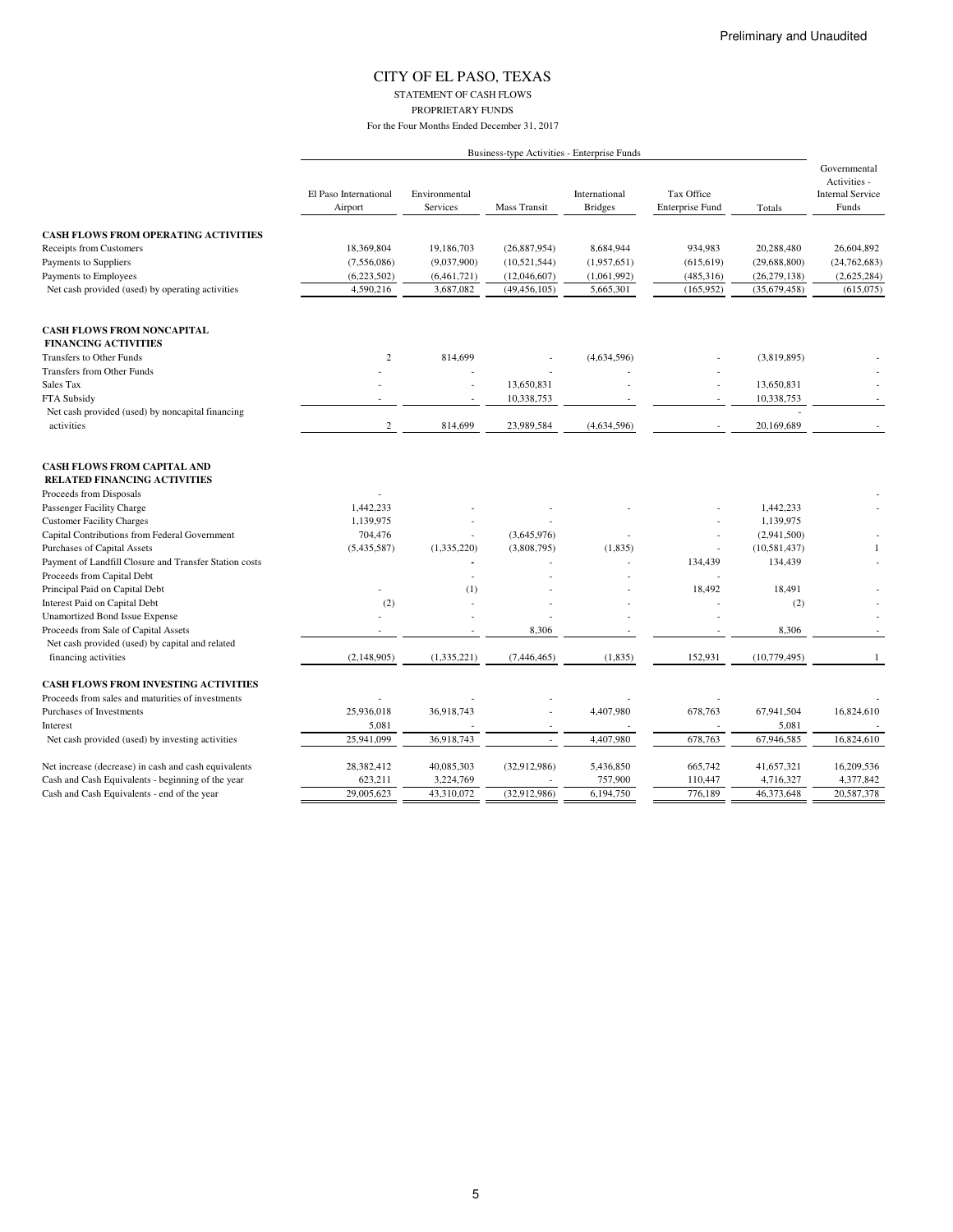## CITY OF EL PASO, TEXAS STATEMENT OF CASH FLOWS

PROPRIETARY FUNDS

|                                                       |                                  | Business-type Activities - Enterprise Funds |                |                                 |                               |                |                                                                  |  |  |
|-------------------------------------------------------|----------------------------------|---------------------------------------------|----------------|---------------------------------|-------------------------------|----------------|------------------------------------------------------------------|--|--|
|                                                       | El Paso International<br>Airport | Environmental<br>Services                   | Mass Transit   | International<br><b>Bridges</b> | Tax Office<br>Enterprise Fund | Totals         | Governmental<br>Activities -<br><b>Internal Service</b><br>Funds |  |  |
| RECONCILIATION OF OPERATING INCOME (LOSS) TO NET CASH |                                  |                                             |                |                                 |                               |                |                                                                  |  |  |
| PROVIDED (USED) BY OPERATING ACTIVITIES:              |                                  |                                             |                |                                 |                               |                |                                                                  |  |  |
| Operating Income (Loss)                               | (2,552,733)                      | (3,346,117)                                 | (19,969,515)   | 5,891,796                       | 782,790                       | (19, 193, 779) | 1,676,890                                                        |  |  |
| Adjustments to Reconcile Operating Income to Net Cash |                                  |                                             |                |                                 |                               |                |                                                                  |  |  |
| Provided (Used) by Operating Activities:              |                                  |                                             |                |                                 |                               |                |                                                                  |  |  |
| Landfill and Transfer Station Utilization             |                                  |                                             |                |                                 |                               |                |                                                                  |  |  |
| Depreciation Expense                                  | 5,308,135                        | 3,013,886                                   | 3,454,581      | 335,534                         |                               | 12,112,136     | 2,440                                                            |  |  |
| <b>Compensated Absences</b>                           |                                  |                                             |                |                                 | (134, 440)                    | (134, 439)     |                                                                  |  |  |
| Other Post Employment Benefits                        |                                  | (1)                                         |                |                                 |                               |                |                                                                  |  |  |
| Net Pension Obligation                                | (1)                              |                                             |                |                                 |                               | (1)            |                                                                  |  |  |
| Change in Assets and Liabilities:                     |                                  |                                             |                |                                 |                               |                |                                                                  |  |  |
| Receivables, Net                                      | 7,160,796                        | 286,905                                     | 12,570,949     |                                 | (692, 410)                    | 19,326,240     | 191,273                                                          |  |  |
| Inventories                                           |                                  |                                             | (285, 434)     |                                 |                               | (285, 434)     | (164, 818)                                                       |  |  |
| Other Assets                                          | 36,722                           |                                             |                |                                 |                               | 36,722         | (500,001)                                                        |  |  |
| Accounts and other payables                           | (3,947,030)                      | 4,245,666                                   | (44, 273, 117) | (471,963)                       | (103,510)                     | (44, 549, 954) | (1,521,492)                                                      |  |  |
| <b>Accrued Expenses</b>                               | (1,415,673)                      | (513, 258)                                  | (953, 569)     | (90,067)                        | (18, 382)                     | (2,990,949)    | (299, 367)                                                       |  |  |
| Net cash provided (used) by operating activities      | 4,590,216                        | 3.687.082                                   | (49, 456, 105) | 5,665,301                       | (165, 952)                    | (35,679,458)   | (615,075)                                                        |  |  |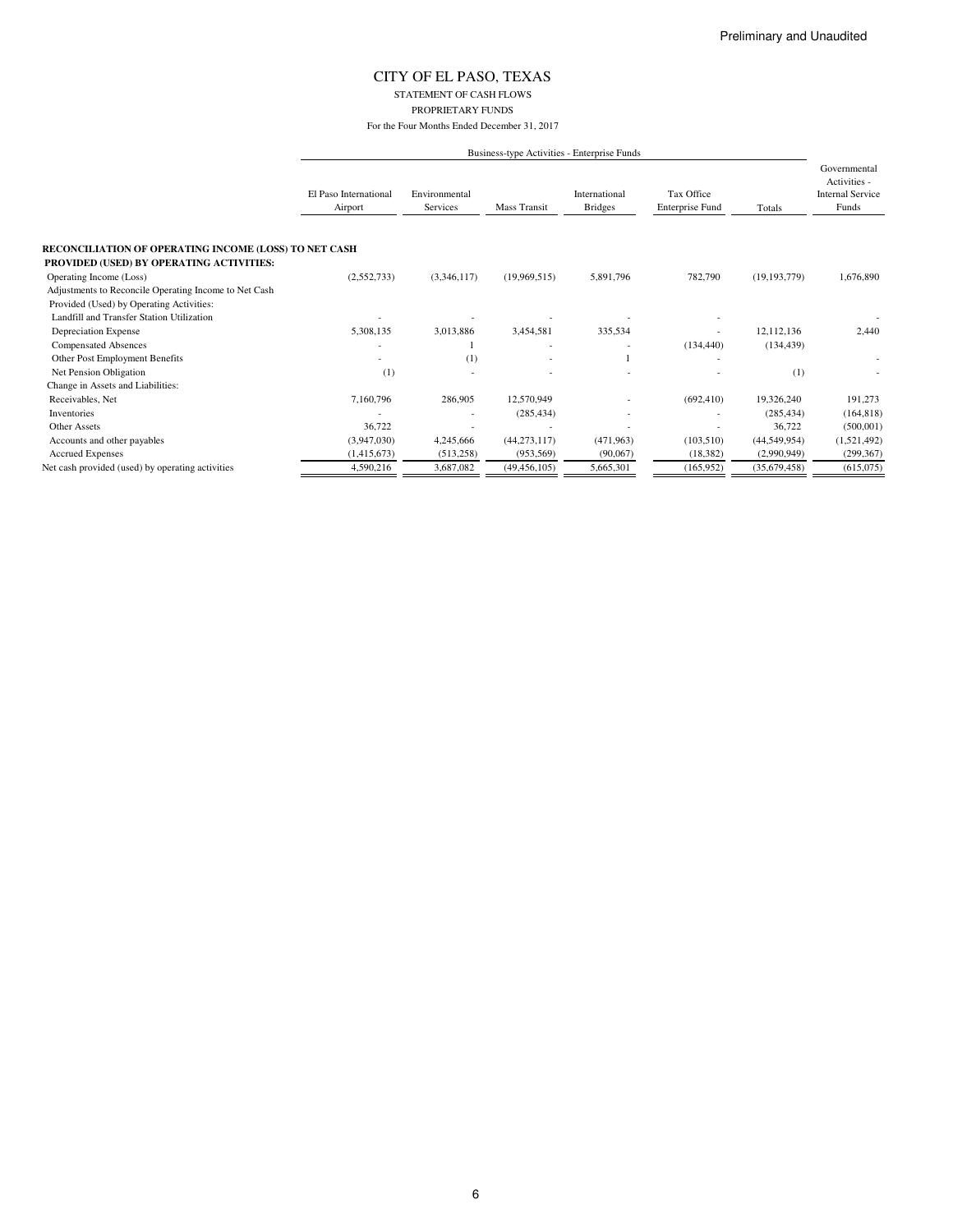## CITY OF EL PASO, TEXAS STATEMENT OF FIDUCIARY NET POSITION FIDUCIARY FUNDS December 31, 2017

|                                                                              |                            | Private-Purpose |                     |  |
|------------------------------------------------------------------------------|----------------------------|-----------------|---------------------|--|
|                                                                              | <b>Pension Trust Funds</b> | Trusts          | <b>Agency Funds</b> |  |
| <b>ASSETS</b>                                                                |                            |                 |                     |  |
| Cash and Cash Equivalents                                                    | 20,884,120                 | 4,156,319       | 380,540,878         |  |
| Investments:                                                                 |                            |                 |                     |  |
| Commingled Funds                                                             | 53,833,171                 |                 |                     |  |
| High-yield Bond Obligations                                                  | 47,826,591                 |                 |                     |  |
| <b>Mutual Funds</b>                                                          | 21,254,906                 |                 |                     |  |
| Corporate Stocks                                                             | 102,495,709                |                 |                     |  |
| <b>Bank Collective Investment Funds</b>                                      | 186,488,037                |                 |                     |  |
| Foreign Exchange Contract                                                    |                            |                 |                     |  |
| Private Equities                                                             | 115,512,002                |                 |                     |  |
| <b>Investment in Real Estate Funds</b>                                       | 142,368,654                |                 |                     |  |
| <b>Fixed Income Securities</b>                                               | 459,583,003                |                 |                     |  |
| <b>Domestic Equities</b>                                                     | 429, 373, 652              |                 |                     |  |
| <b>International Equities</b>                                                | 365,590,763                |                 |                     |  |
| Invested securities lending collateral                                       | 100,302,725                |                 |                     |  |
| Receivables - Net of Allowances                                              |                            |                 |                     |  |
| Trade                                                                        |                            |                 | 5,591               |  |
| <b>Commission Credits Receivable</b>                                         | 135,603                    |                 |                     |  |
| Due from Brokers For Securities Sold                                         | 279,023                    |                 |                     |  |
| <b>Employer Contributions</b>                                                | 1,006,779                  |                 |                     |  |
| <b>Employee Contributions</b>                                                | 698,104                    |                 |                     |  |
| Interest                                                                     | 843,024                    |                 |                     |  |
| Other                                                                        | 171                        |                 |                     |  |
| Taxes                                                                        | L.                         |                 | 67,023,324          |  |
| Prepaid Items                                                                | 22,895                     |                 |                     |  |
| Due from Other Funds                                                         | ÷                          |                 | 288,920             |  |
| Capital Assets:                                                              |                            |                 |                     |  |
| Buildings, Improvements & Equipment, Net                                     | 2,703,656                  |                 |                     |  |
| <b>Total Assets</b>                                                          | 2,051,202,588              | 4,156,319       | 447,858,713         |  |
| <b>LIABILITIES</b>                                                           |                            |                 |                     |  |
| <b>Accounts Payable</b>                                                      | 102,955,876                | 300             | 350,111             |  |
| <b>Accrued Payroll</b>                                                       | 2,344,354                  |                 |                     |  |
| <b>Prepaid Property Taxes</b>                                                | L,                         |                 | 6,035,042           |  |
| Deferred Revenue - Commission Credits                                        | 135,603                    |                 |                     |  |
|                                                                              |                            |                 | 372,013,666         |  |
| Due to Other Government Agencies                                             |                            |                 |                     |  |
| Property Taxes Subject to Refund-Other Taxing Entities                       |                            |                 | 2,769,261           |  |
| Uncollected Property Taxes-Other Taxing Entities<br><b>Total liabilities</b> | 105,435,833                | 300             | 66,690,633          |  |
|                                                                              |                            |                 | 447,858,713         |  |
| <b>NET POSITION:</b>                                                         |                            |                 |                     |  |
| Held in Trust for Pension Benefits and Other Purposes                        | 1,945,766,755              | 4,156,019       |                     |  |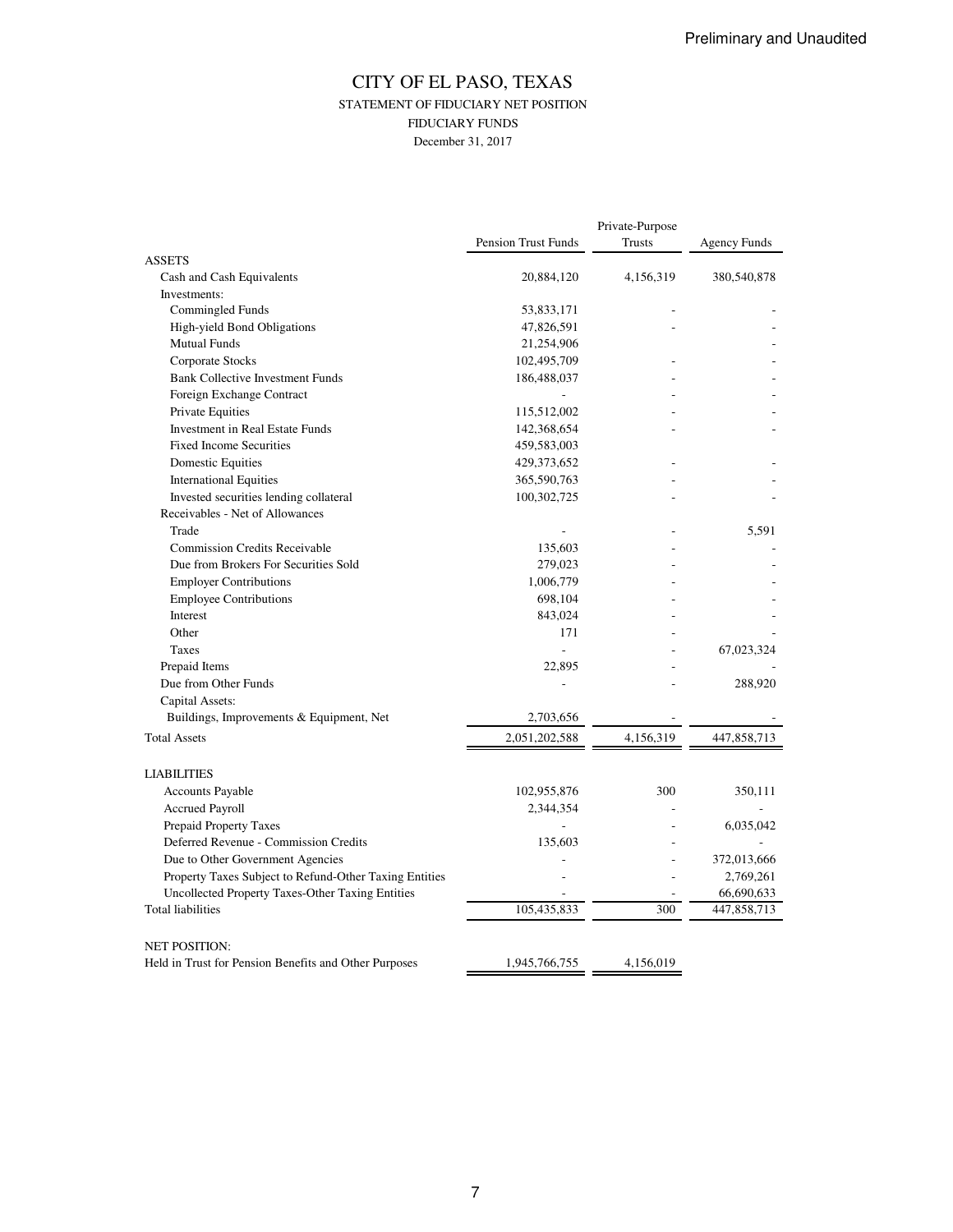# CITY OF EL PASO, TEXAS STATEMENT OF CHANGES IN FIDUCIARY NET POSITION FIDUCIARY FUNDS For the Four Months Ended December 31, 2017

|                                               | <b>Pension Trust</b> | Private-              |
|-----------------------------------------------|----------------------|-----------------------|
|                                               | Funds                | <b>Purpose Trusts</b> |
| <b>ADDITIONS:</b>                             |                      |                       |
| Contributions:                                |                      |                       |
| Employer                                      | 48,562,872           |                       |
| Employee                                      | 35,133,362           |                       |
| Total contributions                           | 83,696,234           |                       |
| Rental vehicle sales tax                      |                      | 378,286               |
| Miscellaneous                                 |                      | 39,369                |
| Investment income:                            |                      |                       |
| Net depreciation if fair value of investments | (35,772,291)         |                       |
| <b>Interest</b>                               | 14,622,724           |                       |
| <b>Dividends</b>                              | 14,279,925           |                       |
| Securities lending income                     | 461,478              |                       |
| Investment advisor fees                       | (8,275,594)          |                       |
| Net investment income                         | (14,745,168)         |                       |
| Total additions                               | 68,976,090           | 417,655               |
| <b>DEDUCTIONS:</b>                            |                      |                       |
| Benefits paid to participants                 | 117,855,995          |                       |
| Refunds                                       | 5,893,687            |                       |
| Administrative expenses                       | 3,041,280            |                       |
| Depreciation and amortization expense         | 172,814              |                       |
| Expended for other purposes                   |                      | 53,732                |
| <b>Total deductions</b>                       | 126,963,776          | 53,732                |
| Change in net assets                          | (57, 987, 686)       | 363,923               |
| Net position - beginning of the year          | 2,003,754,441        | 3,792,096             |
| Net position - end of the year                | 1,945,766,755        | 4,156,019             |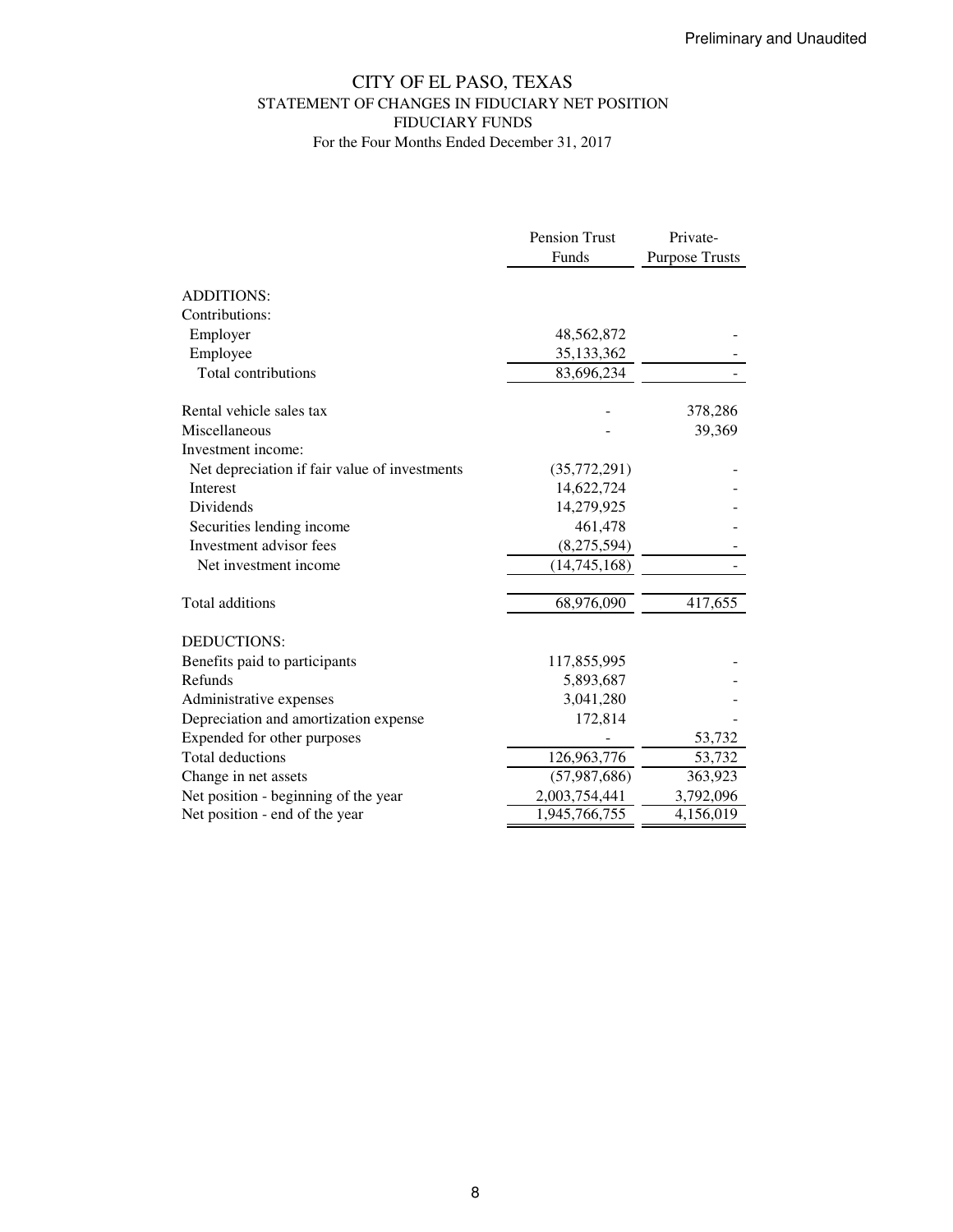#### REQUIRED SUPPLEMENTARY INFORMATION

SCHEDULE OF REVENUES, EXPENDITURES AND CHANGES IN FUND BALANCE - BUDGET AND ACTUAL

GENERAL FUND

For the Four Months Ended December 31, 2017

|                                                                    | <b>Budgeted Amounts</b> |                       |                          |                                           |             |
|--------------------------------------------------------------------|-------------------------|-----------------------|--------------------------|-------------------------------------------|-------------|
|                                                                    |                         |                       |                          | Variance with<br>Final Budget<br>Positive |             |
|                                                                    | Original                | Final                 | <b>Actual Amounts</b>    | (Negative)                                | % of Budget |
| Resources (inflows):                                               |                         |                       |                          |                                           |             |
| Property taxes                                                     | 174,534,222             | 174,534,222           | 71,084,264               | (103, 449, 958)                           | 40.73%      |
| Penalties and Interest-Delinquent taxes                            |                         |                       | 239,047                  | 239,047                                   |             |
| Sales taxes                                                        | 89,473,202              | 89,473,202            | 28,337,497               | (61, 135, 705)                            | 31.67%      |
| Franchise fees                                                     | 55,660,606              | 55,660,606            | 15,397,316               | (40, 263, 290)                            | 27.66%      |
| Licenses and permits                                               | 12,557,130              | 12,557,130            | 4,309,732                | (8,247,398)                               | 34.32%      |
| Fines and forfeitures                                              | 9,157,749               | 9,157,749             | 2,090,509                | (7,067,240)                               | 22.83%      |
| Charges for services                                               | 36,426,548              | 36,426,548            | 10,907,505               | (25,519,043)                              | 29.94%      |
| Intergovernmental revenues                                         | 446,988                 | 446,988               | (1,500)                  | (448, 488)                                | $-0.34%$    |
| County Participation                                               | 537,341                 | 537,341               |                          | (537, 341)                                |             |
| Rents and other                                                    | 2,294,025               | 2,294,025             | 514,049                  | (1,779,976)                               | 22.41%      |
| Interest                                                           | 200,000                 | 200,000               |                          | (200,000)                                 |             |
| Transfers In                                                       | 14,966,933              | 14,966,933            | 5,439,079                | (9,527,854)                               | 36.34%      |
| Amounts available for appropriation from<br>current year resources | 396,254,744             | 396,254,744           | 138, 343, 160            | (257, 911, 584)                           | 34.91%      |
|                                                                    |                         |                       |                          |                                           |             |
| Charges to appropriations (outflows):                              |                         |                       |                          |                                           |             |
| General Government:                                                |                         | 1,313,035             |                          |                                           | 28.23%      |
| Mayor and Council<br>City Manager                                  | 1,313,020<br>1,326,513  | 1,326,513             | 370,719<br>424,494       | 942,316<br>902,019                        | 32.00%      |
| Office of Management and Budget                                    | 1,001,431               | 1,001,430             | 236,012                  | 765,418                                   | 23.57%      |
| <b>Internal Audit</b>                                              | 703,781                 | 703,782               | 214,935                  | 488,847                                   | 30.54%      |
| Public Information                                                 | 298,393                 | 298,395               | 106,847                  | 191,548                                   | 35.81%      |
| <b>Municipal Clerk</b>                                             | 1,976,505               | 1,985,457             | 563,479                  | 1,421,978                                 | 28.38%      |
| <b>Financial Services</b>                                          | 4,327,938               | 4,327,939             | 1,267,735                | 3,060,204                                 | 29.29%      |
| <b>Information Technology</b>                                      | 7,759,189               | 7,372,965             | 3,825,993                | 3,546,972                                 | 51.89%      |
| City Records                                                       |                         |                       |                          |                                           |             |
| City Attorney                                                      | 4,022,805               | 4,022,806             | 1,173,764                | 2,849,042                                 | 29.18%      |
| Human Resources                                                    | 1,153,991               | 1,557,922             | 465,392                  | 1,092,530                                 | 29.87%      |
| Public Safety and Community Services:                              |                         |                       |                          |                                           |             |
| Police Department                                                  | 128,855,938             | 128,851,803           | 40,005,415               | 88, 846, 388                              | 31.05%      |
| Fire Department                                                    | 104,579,216             | 104,551,550           | 34,327,624               | 70,223,926                                | 32.83%      |
| Municipal Court                                                    | 3,170,310               | 3,164,956             | 961,803                  | 2,203,153                                 | 30.39%      |
| Public Health                                                      | 6,375,569               | 6,375,071             | 1,726,697                | 4,648,374                                 | 27.09%      |
| Library                                                            | 9,432,466               | 9,432,471             | 2,538,934                | 6,893,537                                 | 26.92%      |
| Parks Department                                                   | 25,158,750              | 25, 143, 333          | 6,790,671                | 18,352,662                                | 27.01%      |
| Transportation and Public Works:                                   |                         |                       |                          |                                           |             |
| <b>Facilities Maintenance</b>                                      | 23,015,051              | 23,015,050            | 6,851,429                | 16, 163, 621                              | 29.77%      |
| Engineering                                                        | 5,902,560               | 5,897,555             | 1,700,231                | 4,197,324                                 | 28.83%      |
| <b>Street Department</b>                                           | 14,287,572              | 14,287,574            | 4,886,550                | 9,401,024                                 | 34.20%      |
| Development and Tourism:                                           |                         |                       |                          |                                           |             |
| City Development:                                                  |                         |                       |                          |                                           |             |
| <b>Business Center</b>                                             | 5,776,915               | 5,776,914             | 1,699,187                | 4,077,727                                 | 29.41%      |
| <b>Building Permits Inspection-Commercial</b>                      | 1,069,572               | 1,069,572             | 343,340                  | 726,232                                   | 32.10%      |
| <b>Economic Development Administration</b>                         |                         |                       |                          |                                           |             |
| Economic Development                                               | 1,883,026               | 1,883,027             | 616,020                  | 1,267,007                                 | 32.71%      |
| Community and human development<br>Culture and recreation:         | 493,232                 | 489,733               | 126,021                  | 363,712                                   | 25.73%      |
| Art Museum                                                         | 1,110,752               | 1,110,752             | 293,046                  | 817,706                                   | 26.38%      |
| <b>History Museum</b>                                              | 659,295                 | 659,295               | 183,464                  | 475,831                                   | 27.83%      |
| Archeology Museum                                                  | 259,132                 | 259,132               | 85,158                   | 173,974                                   | 32.86%      |
| <b>Cultural Affairs</b>                                            | 425,977                 | 425,979               | 110,523                  | 315,456                                   | 25.95%      |
| Zoo                                                                | 4,843,735               | 4,843,738             | 1,482,610                | 3,361,128                                 | 30.61%      |
| Nondepartmental:                                                   |                         |                       |                          |                                           |             |
| Non Departmental                                                   | 34,551,089              | 34,496,977            | 10,591,595               | 23,905,382                                | 30.70%      |
| Total charges to appropriations                                    | 395,733,723             | 395,644,726           | 123,969,688              | 271,675,038                               | 31.33%      |
|                                                                    |                         |                       |                          |                                           |             |
| Increase (Decrease) in fund balance:<br>Fund balance, Beginning    | 521,020<br>44,820,435   | 610,018<br>44,820,435 | 14,373,472               | 13,763,454                                |             |
| Fund balance, Ending                                               | 45,341,455              | 45,430,453            | 44,820,435<br>59,193,907 | 13,763,454                                |             |
|                                                                    |                         |                       |                          |                                           |             |

This budget and this schedule are prepared on a basis consistent with accounting principles generally accepted in the United States.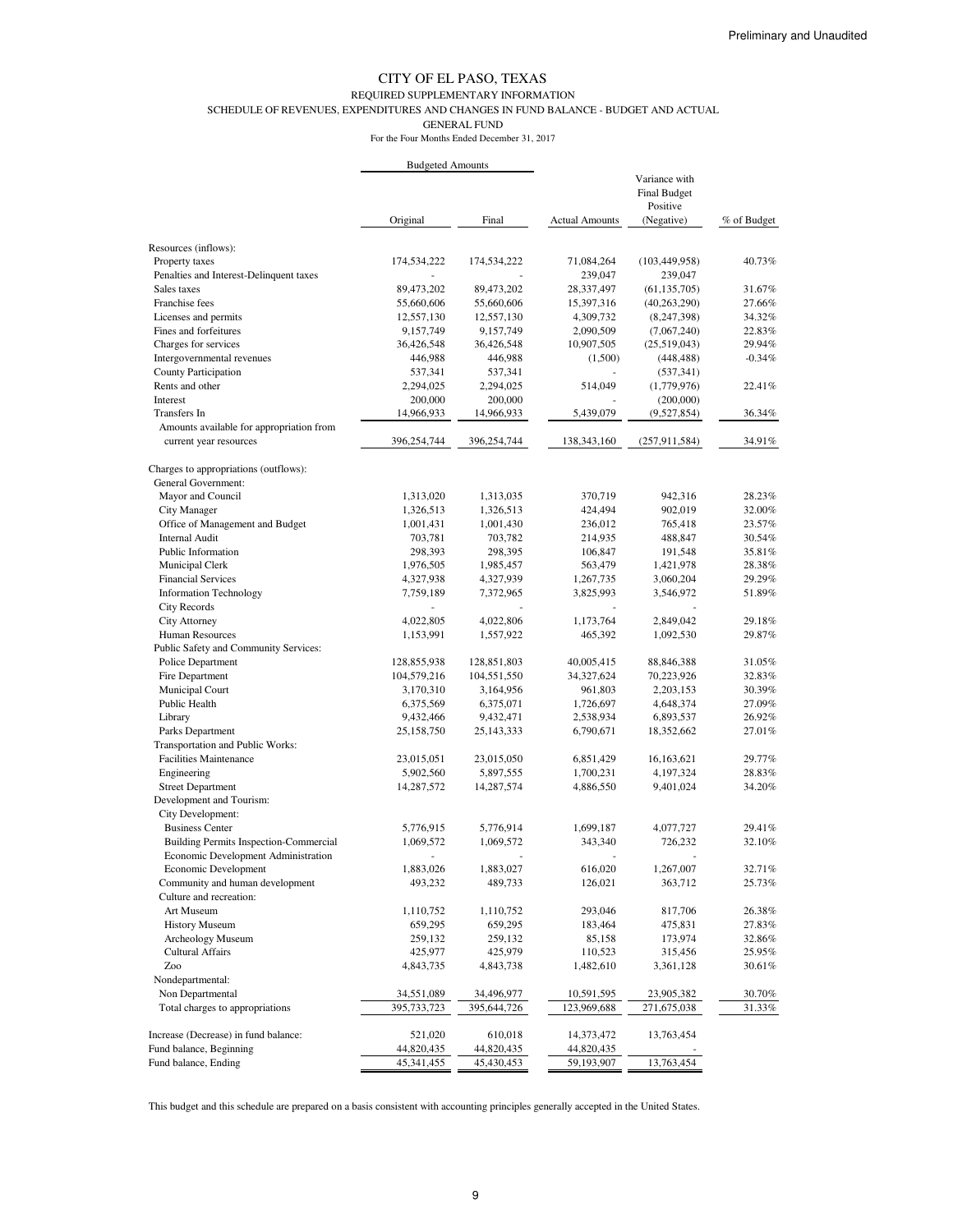## CITY OF EL PASO, TEXAS COMBINING BALANCE SHEET NONMAJOR GOVERNMENTAL FUNDS December 31, 2017

|                                                                                                                                                                  | Special Revenue Funds  |                                        |                        |                                              |                                                |                                                             |  |
|------------------------------------------------------------------------------------------------------------------------------------------------------------------|------------------------|----------------------------------------|------------------------|----------------------------------------------|------------------------------------------------|-------------------------------------------------------------|--|
|                                                                                                                                                                  | Federal<br>Grants      | <b>State Grants</b>                    | Other<br>Grants        | Public Health                                | Nongrants                                      | Total                                                       |  |
| <b>ASSETS</b>                                                                                                                                                    |                        |                                        |                        |                                              |                                                |                                                             |  |
| Cash and Cash Equivalents                                                                                                                                        | (2,306,997)            | (596,310)                              | (43,314)               | 7,145,646                                    | 35,690,585                                     | 39,889,610                                                  |  |
| Receivables - Net of Allowances                                                                                                                                  |                        |                                        |                        |                                              |                                                |                                                             |  |
| Interest                                                                                                                                                         | 3                      |                                        |                        | 1,079                                        | 116                                            | 1,198                                                       |  |
| Trade                                                                                                                                                            |                        | 6,193                                  |                        | 7,912                                        | 288,515                                        | 302,620                                                     |  |
| Due From Other Government Agencies                                                                                                                               | 153,274                | 349,782                                | 9,168,505              | 1,607,951                                    | $\overline{\phantom{a}}$                       | 11,279,512                                                  |  |
| Other                                                                                                                                                            |                        |                                        |                        | 2,005                                        | 9,166,500                                      | 9,168,505                                                   |  |
| Inventory                                                                                                                                                        |                        |                                        |                        |                                              | 77,063                                         | 77,063                                                      |  |
| <b>Total Assets</b>                                                                                                                                              | (2,153,720)            | (240, 335)                             | 9,125,191              | 8,764,593                                    | 45,257,328                                     | 60,753,057                                                  |  |
| <b>LIABILITIES</b><br><b>Accounts Payable</b><br><b>Taxes Payable</b><br><b>Unearned Revenue</b><br>Due To Other Government Agencies<br><b>Total Liabilities</b> | 730<br>9,750<br>10,480 | 14,909<br>230,015<br>53,564<br>298,488 | 9,196,046<br>9,196,046 | 117,762<br>8,539,763<br>107,068<br>8,764,593 | 8,029,153<br>11,711<br>2,702,397<br>13,743,261 | 17,358,600<br>11,711<br>11,481,925<br>160,632<br>32,012,868 |  |
| <b>FUND BALANCES:</b>                                                                                                                                            |                        |                                        |                        |                                              |                                                |                                                             |  |
| Nonspendable                                                                                                                                                     |                        |                                        |                        |                                              | 77,063                                         | 77,063                                                      |  |
| Restricted                                                                                                                                                       |                        |                                        | (70, 854)              |                                              | 18,544,180                                     | 18,473,326                                                  |  |
| Committed                                                                                                                                                        |                        |                                        |                        |                                              | 14,019,549                                     | 14,019,549                                                  |  |
| Unassigned                                                                                                                                                       |                        |                                        |                        |                                              | (1,126,726)                                    | (1,126,726)                                                 |  |
| Undesignated                                                                                                                                                     | (2,164,200)            | (538, 823)                             | (1)                    |                                              | 1                                              | (2,703,023)                                                 |  |
| TOTAL FUND BALANCES<br>TOTAL LIABILITIES, AND FUND                                                                                                               | (2,164,200)            | (538, 823)                             | (70, 855)              |                                              | 31,514,067                                     | 28,740,189                                                  |  |
| <b>BALANCES</b>                                                                                                                                                  | (2,153,720)            | (240, 335)                             | 9,125,191              | 8,764,593                                    | 45,257,328                                     | 60,753,057                                                  |  |

- 100 minutes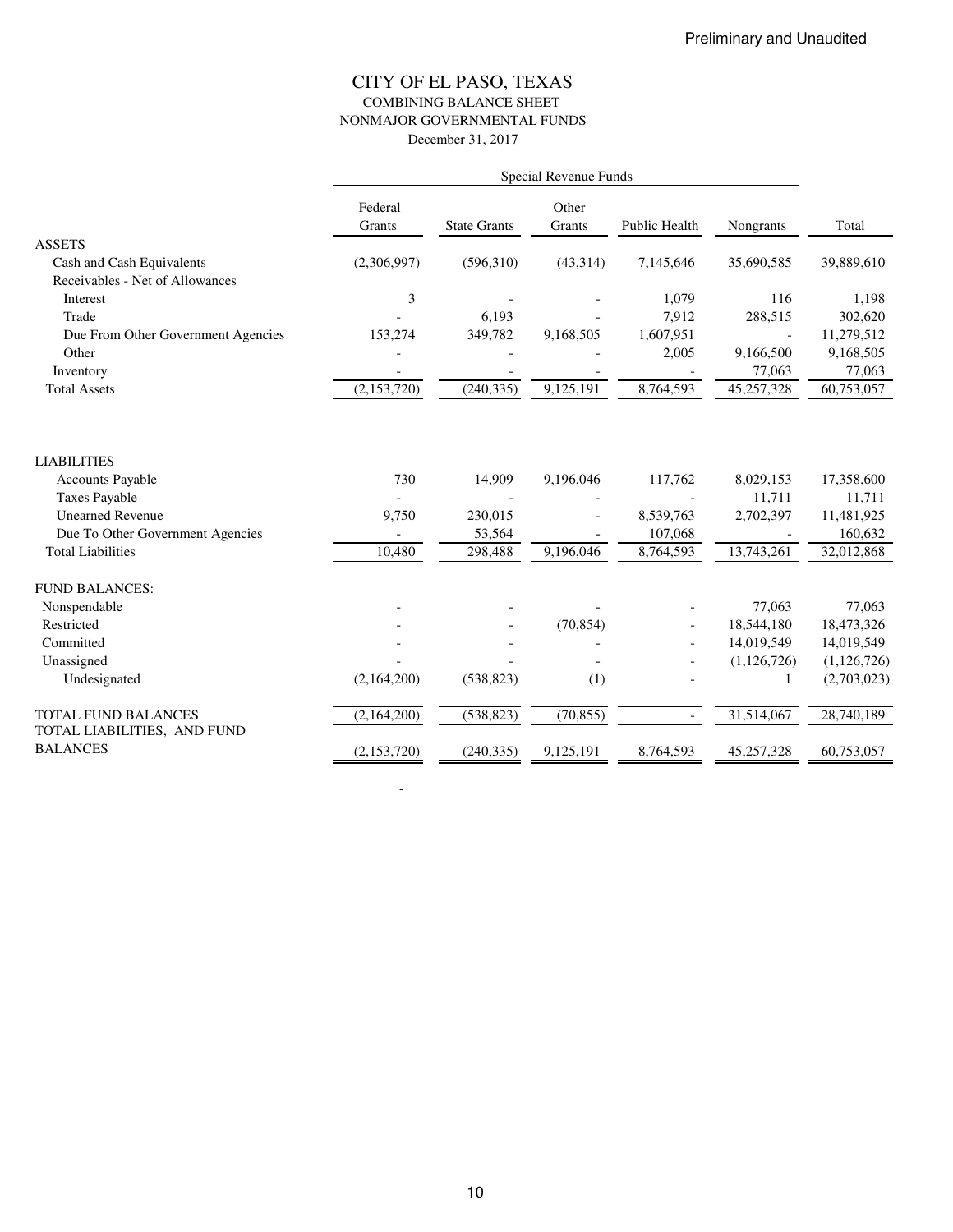## CITY OF EL PASO, TEXAS COMBINING STATEMENT OF REVENUES, EXPENDITURES AND CHANGES IN FUND BALANCESNONMAJOR GOVERNMENTAL FUNDS

|                                              | Special Revenue Funds    |                     |              |                |                          |             |
|----------------------------------------------|--------------------------|---------------------|--------------|----------------|--------------------------|-------------|
|                                              | Federal                  |                     |              | Public         |                          |             |
|                                              | Grants                   | <b>State Grants</b> | Other Grants | Health         | Nongrants                | Total       |
| Revenues                                     |                          |                     |              |                |                          |             |
| <b>Sales Taxes</b>                           |                          |                     |              |                | 621,611                  | 621,611     |
| Charges for Services                         | 12,088                   |                     | 1,653        | 50,229         | 6,084,659                | 6,148,629   |
| <b>Fines and Forfeitures</b>                 |                          |                     |              |                | 481,749                  | 481,749     |
| <b>Licenses and Permits</b>                  |                          |                     |              |                |                          |             |
| <b>Intergovernmental Revenues</b>            | 297,351                  | 423,101             | ÷,           | 4,101,426      | (9, 438)                 | 4,812,440   |
| Rents and Other                              |                          | (750)               | 5,616        |                | 405,284                  | 410,150     |
| Total revenues                               | 309,439                  | 422,351             | 7,269        | 4,151,655      | 10,494,255               | 15,384,969  |
| Expenditures                                 |                          |                     |              |                |                          |             |
| Current:                                     |                          |                     |              |                |                          |             |
| General Government                           |                          | 12,824              |              |                | 167,392                  | 180,216     |
| <b>Public Safety</b>                         | 1,178,495                | 933,759             |              | 73,111         | 1,536,223                | 3,721,588   |
| Public Works                                 |                          |                     |              | L,             | 1,840,850                | 1,840,850   |
| Public Health                                |                          |                     |              | 4,044,014      | $\overline{\phantom{a}}$ | 4,044,014   |
| Parks Department                             |                          | 6,303               |              |                | 361,045                  | 367,348     |
| Library                                      | 21,639                   |                     |              |                | 35,365                   | 57,004      |
| Non Departmental                             |                          |                     |              |                | 484,793                  | 484,793     |
| Culture and Recreation                       | 763                      | 104,876             | 16,384       | $\sim$         | 3,713,758                | 3,835,781   |
| Economic Development                         | 1,320                    |                     |              |                | 843,953                  | 845,273     |
| <b>Environmental Code Compliance</b>         |                          |                     |              |                | 336,774                  | 336,774     |
| Community and Human Development              |                          | 2,883               |              |                | 1,394                    | 4,277       |
| Capital Outlay                               | (122)                    | 211                 |              | 34,530         | 141,970                  | 176,589     |
| Total expenditures                           | 1,202,095                | 1,060,856           | 16,384       | 4,151,655      | 9,463,517                | 15,894,507  |
| Excess (Deficiency) of revenues over (under) |                          |                     |              |                |                          |             |
| expenditures                                 | (892, 656)               | (638, 505)          | (9,115)      |                | 1,030,738                | (509, 538)  |
| OTHER FINANCING SOURCES(USES):               |                          |                     |              |                |                          |             |
| <b>Transfers</b> In                          | $\overline{\phantom{a}}$ |                     |              |                | 1,420,795                | 1,420,795   |
| Transfers Out                                | (1)                      |                     |              |                | (3,161,996)              | (3,161,997) |
| Budget only                                  |                          |                     |              |                | (3,474,447)              | (3,474,447) |
| Other Sources (Uses)                         | $\overline{\phantom{a}}$ |                     |              |                | 3,852,303                | 3,852,303   |
| Total other financing sources (uses):        | (1)                      |                     |              |                | (1,363,345)              | (1,363,346) |
| Net change in fund balances                  | (892, 657)               | (638, 505)          | (9, 115)     |                | (332, 607)               | (1,872,884) |
| Fund balances - beginning of year            | (1,271,543)              | 99,682              | (61,740)     |                | 31,846,674               | 30,613,073  |
| Fund balances - end of year                  | (2,164,200)              | (538, 823)          | (70, 855)    | $\overline{a}$ | 31,514,067               | 28,740,189  |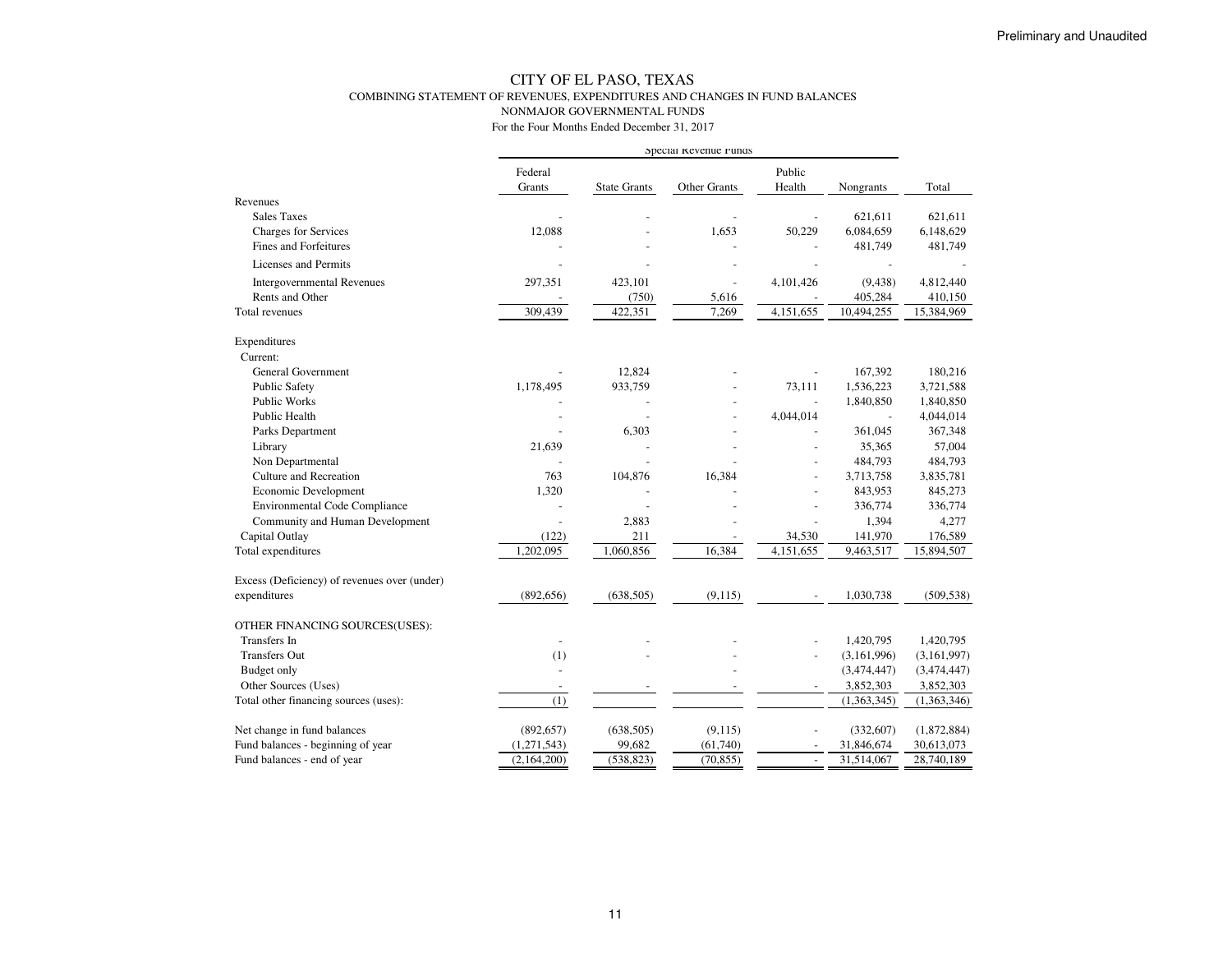SCHEDULE OF REVENUES, EXPENDITURES AND CHANGES IN FUND BALANCES - BUDGET AND ACTUAL

DEBT SERVICE FUND

For the Four Months Ended December 31, 2017

|                                          | <b>Budgeted Amounts</b> |             | Actual     | Variance with<br><b>Final Budget</b><br>Positive<br>(Negative) |  |
|------------------------------------------|-------------------------|-------------|------------|----------------------------------------------------------------|--|
|                                          | Adopted                 | Final       | Amounts    |                                                                |  |
|                                          |                         |             |            |                                                                |  |
| Resources (inflows):                     |                         |             |            |                                                                |  |
| Property taxes                           | 93,793,531              | 93,793,531  | 38,798,787 | (54, 994, 744)                                                 |  |
| Penalties and Interest-Delinquent taxes  |                         |             | 125,105    | 125,105                                                        |  |
| Parking meter revenue                    |                         |             | 2          |                                                                |  |
| Federal tax credit - Build America Bonds | 2,063,819               | 2,063,819   |            | (2,063,819)                                                    |  |
| Face amount of refunding bonds issued    |                         |             |            |                                                                |  |
| Premium on bonds issued                  |                         |             |            |                                                                |  |
| Transfers from other funds               | 5,440,369               | 5,440,369   |            | (5,440,369)                                                    |  |
| Amounts available for appropriation      | 101,297,719             | 101,297,719 | 38,926,132 | (62, 371, 587)                                                 |  |
| Charges to appropriations (outflows):    |                         |             |            |                                                                |  |
| Debt service:                            |                         |             |            |                                                                |  |
| Principal                                | 46,792,506              | 46,792,506  |            | 46,792,506                                                     |  |
| Interest                                 | 54,319,283              | 54,319,283  |            | 54,319,283                                                     |  |
| <b>Fiscal</b> fees                       |                         |             | 9,700      | (9,700)                                                        |  |
| <b>Transfers Out</b>                     | 125,930                 | 125,930     |            | 125,930                                                        |  |
| Arbitrage rebate                         |                         |             |            |                                                                |  |
| Total charges to appropriations          | 101,237,719             | 101,237,719 | 9,700      | 101,228,019                                                    |  |
|                                          |                         |             |            |                                                                |  |
| Increase (Decrease) in fund balance      | 60,000.00               | 60,000      | 38,916,432 | 38,856,432                                                     |  |
| Fund balance, Beginning                  | 2,172,611               | 2,172,611   | 6,985,659  | 4,813,048                                                      |  |
| Fund balance, Ending                     | 2,232,611               | 2,232,611   | 45,902,091 | 43,669,480                                                     |  |

This budget and this schedule are prepared on a basis consistent with accounting principles generally accepted in the United States.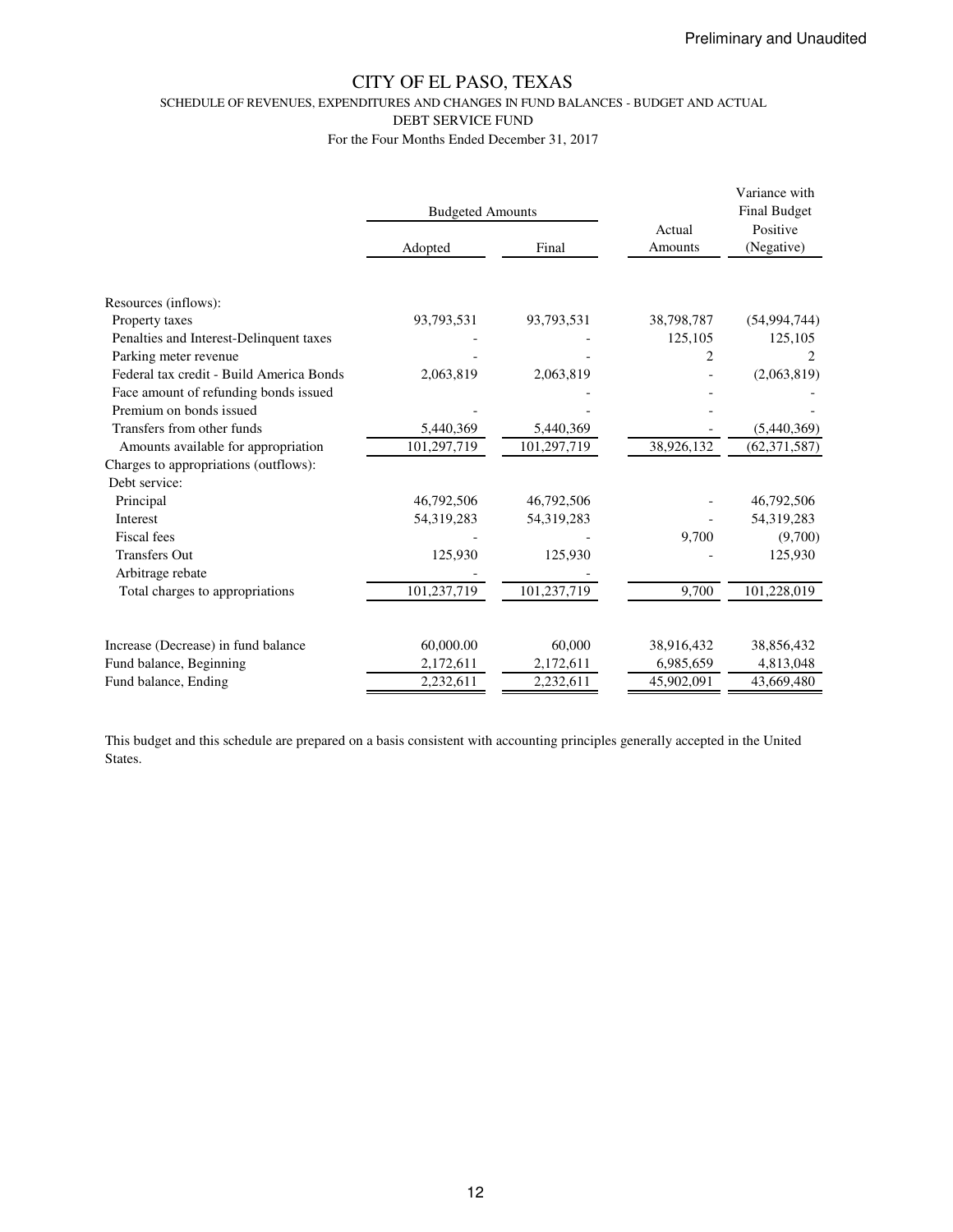# CITY OF EL PASO, TEXAS STATEMENT OF NET POSITION INTERNAL SERVICE FUNDS

December 31, 2017

|                                                       | <b>SUPPLY AND</b><br><b>SUPPORT</b> | <b>SELF</b><br><b>INSURANCE</b> | <b>TOTALS</b> |
|-------------------------------------------------------|-------------------------------------|---------------------------------|---------------|
| <b>ASSETS:</b>                                        |                                     |                                 |               |
| Cash and Cash Equivalents                             | 1,775,228                           | 20,091,116                      | 21,866,344    |
| Receivables - Net of Allowances                       |                                     |                                 |               |
| Interest                                              |                                     | 568                             | 568           |
| Trade                                                 | 6,855                               | 2,759                           | 9,614         |
| Inventory                                             | 1,123,155                           |                                 | 1,123,155     |
| Prepaid Items                                         |                                     | 500,001                         | 500,001       |
| Capital Assets:                                       |                                     |                                 |               |
| <b>Construction</b> in Progress                       |                                     |                                 |               |
| Buildings, Improvements & Equipment, Net              | 343,440                             |                                 | 343,440       |
| <b>TOTAL ASSETS</b>                                   | 3,248,678                           | 20,594,444                      | 23,843,122    |
| DEFERRED OUTFLOWS OF RESOURCES                        |                                     |                                 |               |
| Deferred Outflow of Resources - Pension Contributions | 430,008                             | 125,028                         | 555,036       |
| Deferred Outflow of Resources - Investments           | 489,669                             | 142,375                         | 632,044       |
| Deferred Outflow of Resources - Pension Assumptions   | 540,956                             | 157,287                         | 698,243       |
| Deferred Outflow of Resources - Econ/Demog Losses     | 30,543                              | 8,882                           | 39,425        |
| <b>Total Deferred Outflows of Resources</b>           | 1,491,176                           | 433,572                         | 1,924,748     |
| Total Assets & Deferred Outflows                      | 4,739,854                           | 21,028,016                      | 25,767,870    |
| <b>LIABILITIES:</b>                                   |                                     |                                 |               |
| Accounts Payable                                      | 310,638                             | (1,036,142)                     | (725, 504)    |
| <b>Compensated Absences</b>                           | 595,882                             | 118,907                         | 714,789       |
| Other Postemployment Benefits                         | 1,884,845                           | 238,964                         | 2,123,809     |
| Net Pension Obligation                                | 3,806,873                           | 1,106,876                       | 4,913,749     |
| Claims and Judgments                                  |                                     | 16,033,064                      | 16,033,064    |
| <b>TOTAL LIABILITIES</b>                              | 6,598,238                           | 16,461,669                      | 23,059,907    |
| DEFERRED INFLOWS OF RESOURCES                         |                                     |                                 |               |
| Deferred Inflow of Resources - Cange in Experience    | 327,230                             | 95,144                          | 422,374       |
| Deferred Inflow of Resources - Investment Earnings    |                                     |                                 |               |
| <b>Total Deferred Inflows of Resources</b>            | 327,230                             | 95,144                          | 422,374       |
| <b>NET POSITION:</b>                                  |                                     |                                 |               |
| Net investment in capital assets                      | 75,882                              |                                 | 75,882        |
| Unrestricted                                          | (2,261,496)                         | 4,471,203                       | 2,209,707     |
| <b>TOTAL NET POSITION</b>                             | (2, 185, 614)                       | 4,471,203                       | 2,285,589     |
| TOTAL LIABILITIES AND NET POSITION                    | 4,739,854                           | 21,028,016                      | 25,767,870    |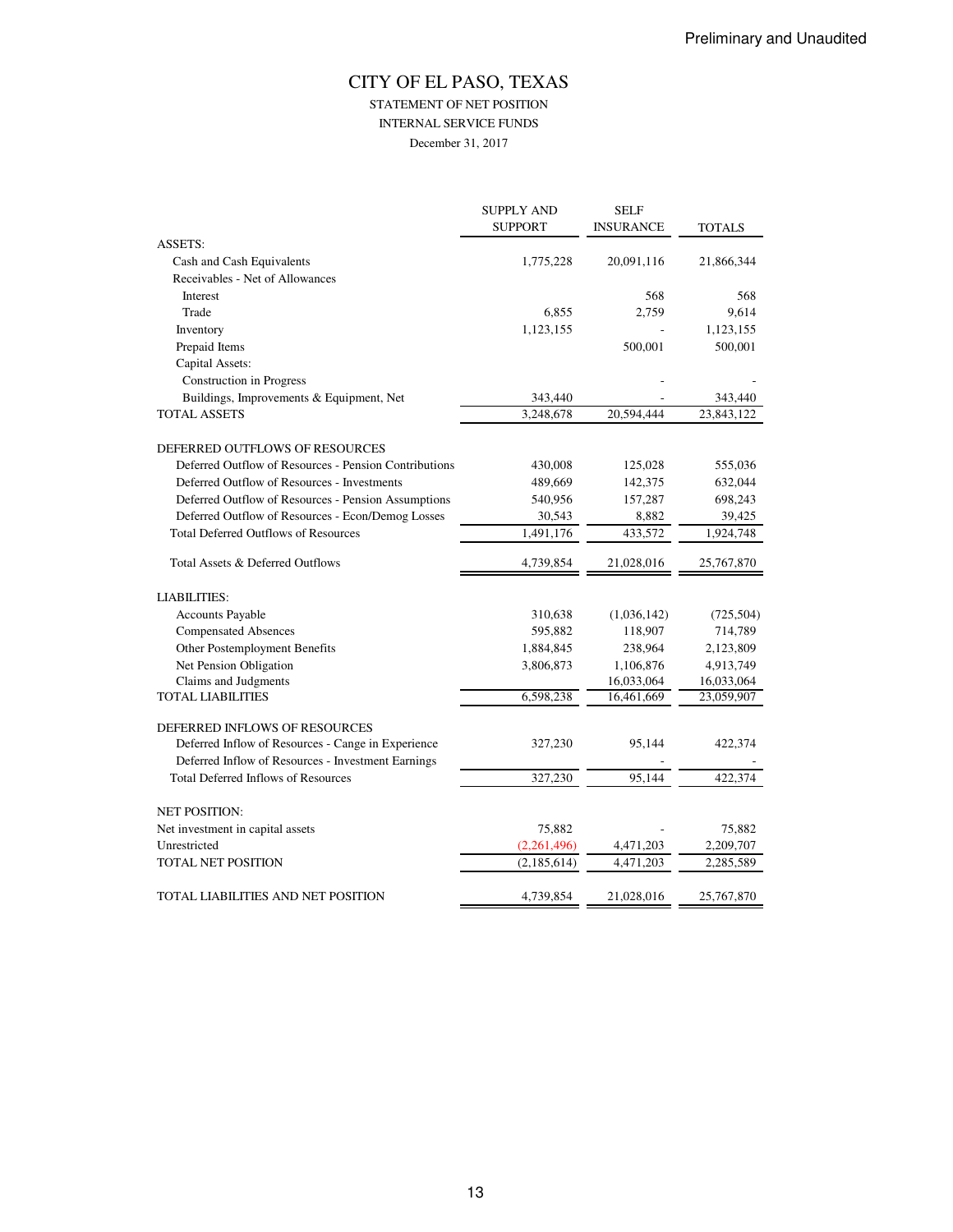COMBINING STATEMENT OF REVENUES, EXPENSES AND CHANGES IN FUND NET POSITION

INTERNAL SERVICE FUNDS

|                                     | Operating<br><b>Budget</b> | <b>SUPPLY AND</b><br><b>SUPPORT</b> | Operating<br><b>Budget</b> | <b>SELF</b><br><b>INSURANCE</b> | <b>TOTALS</b> |
|-------------------------------------|----------------------------|-------------------------------------|----------------------------|---------------------------------|---------------|
| <b>OPERATING REVENUES:</b>          |                            |                                     |                            |                                 |               |
| Sales to Departments                | 18,756,000                 | 5,993,693                           |                            |                                 | 5,993,693     |
| <b>Premium Contributions</b>        |                            |                                     | 63,270,587                 | 20, 167, 453                    | 20, 167, 453  |
| <b>General Revenues</b>             | 7,000                      | 945                                 |                            | 251,528                         | 252,473       |
| TOTAL OPERATING REVENUES            | 18,763,000                 | 5,994,638                           | 63,270,587                 | 20,418,981                      | 26,413,619    |
| <b>OPERATING EXPENSES:</b>          |                            |                                     |                            |                                 |               |
| <b>Personnel Services</b>           | 5,100,362                  | 1,621,129                           | 3,293,058                  | 704,788                         | 2,325,917     |
| <b>Outside Contracts</b>            | 162,300                    | 69,000                              | 3,851,100                  | 1,013,633                       | 1,082,633     |
| Professional Services               |                            |                                     | 1,294,536                  | 372,507                         | 372,507       |
| <b>Fuel and Lubricants</b>          | 6,230,300                  | 1,659,174                           |                            |                                 | 1,659,174     |
| Materials and Supplies              | 5,076,732                  | 1,311,906                           | 43,100                     | 3,702                           | 1,315,608     |
| Communications                      | 4,000                      | 123                                 | 1,300                      | 12                              | 135           |
| <b>Utilities</b>                    | 34,500                     | 8,438                               |                            |                                 | 8,438         |
| Operating Leases                    | 9.000                      | 2,104                               | 6,000                      | 880                             | 2,984         |
| <b>Travel and Entertainment</b>     | 1,000                      |                                     | 5,075                      |                                 |               |
| <b>Benefits Provided</b>            | 2,500                      | 351                                 | 55,073,118                 | 17,467,923                      | 17,468,274    |
| Maintenance and Repairs             | 1,950,000                  | 488,786                             |                            |                                 | 488,786       |
| <b>Other Operating Expenses</b>     | 34,000                     | 8,920                               | 7,300                      | 913                             | 9,833         |
| Depreciation                        |                            | 2,440                               |                            |                                 | 2,440         |
| TOTAL OPERATING EXPENSES            | 18,604,694                 | 5,172,371                           | 63,574,587                 | 19,564,358                      | 24,736,729    |
| OPERATING INCOME(LOSS)              | 158,306                    | 822,267                             | (304,000)                  | 854,623                         | 1,676,890     |
| <b>INCOME</b>                       | 158,306                    | 822,267                             | (304,000)                  | 854,623                         | 1,676,890     |
| <b>Transfers Out</b>                |                            |                                     | 504,000                    | 168,000                         | 168,000       |
| Change in net position              | 158,306                    | 822,267                             | 200,000                    | 1,022,623                       | 1,844,890     |
| <b>Total Net Position-beginning</b> |                            | (3,007,881)                         |                            | 3,448,580                       | 440,699       |
| <b>Total Net Position-ending</b>    |                            | (2,185,614)                         |                            | 4,471,203                       | 2,285,589     |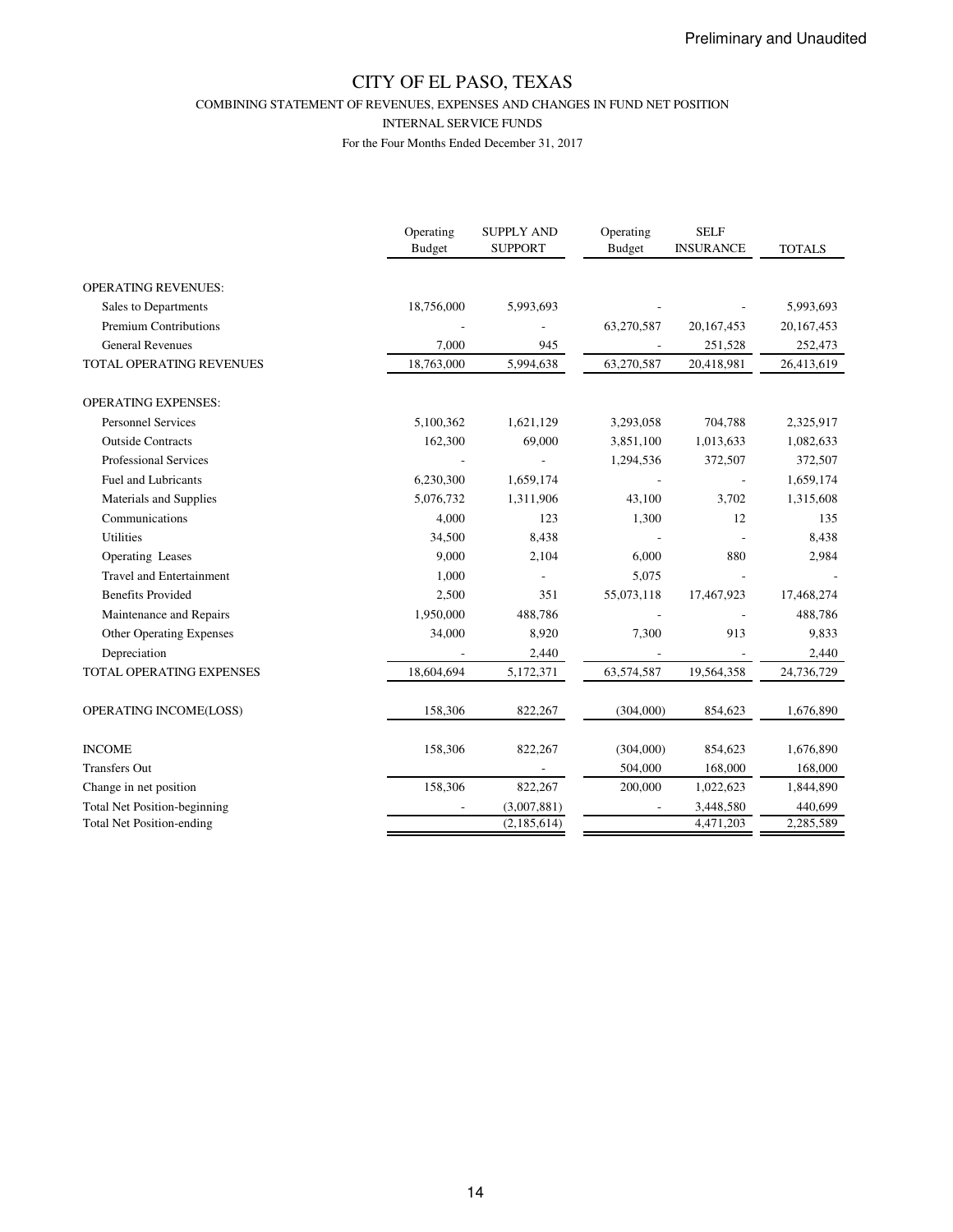## COMBINING STATEMENT OF CASH FLOWS

INTERNAL SERVICE FUNDS

|                                                       | <b>SUPPLY AND</b><br><b>SUPPORT</b> | <b>SELF</b><br><b>INSURANCE</b> | <b>TOTALS</b>  |
|-------------------------------------------------------|-------------------------------------|---------------------------------|----------------|
| <b>CASH FLOWS FROM OPERATING ACTIVITIES</b>           |                                     |                                 |                |
| Receipts from customers                               | 5,994,227                           | 20,610,665                      | 26,604,892     |
| Payments to suppliers                                 | (4,104,605)                         | (20,658,078)                    | (24, 762, 683) |
| Payments to employees                                 | (1,702,496)                         | (922, 788)                      | (2,625,284)    |
| Net cash provided (used) by operating activities      | 187,126                             | (802, 201)                      | (615,075)      |
|                                                       |                                     |                                 |                |
| <b>CASH FLOWS FROM CAPITAL AND</b>                    |                                     |                                 |                |
| <b>RELATED FINANCING ACTIVITIES</b>                   |                                     |                                 |                |
| Purchases of capital assets                           | 1                                   |                                 | 1              |
| Net cash (used) by capital and related                |                                     |                                 |                |
| financing activities                                  | 1                                   |                                 | $\mathbf{1}$   |
| <b>CASH FLOWS FROM INVESTING ACTIVITIES</b>           |                                     |                                 |                |
| Purchases of Investments                              |                                     | 16,824,610                      | 16,824,610     |
| Net cash provided by investing activities             |                                     | 16,824,610                      | 16,824,610     |
| Net increase in cash and cash equivalents             | 187,127                             | 16,022,409                      | 16,209,536     |
| Balances - beginning of the year                      | 309,135                             | 4,068,707                       | 4,377,842      |
| Balances - end of the year                            | 496,262                             | 20,091,116                      | 20,587,378     |
| Reconciliation of operating income to net cash        |                                     |                                 |                |
| provided (used) by operating activities:              |                                     |                                 |                |
| Operating income                                      | 822,267                             | 854,623                         | 1,676,890      |
| Adjustments to reconcile operating income to net cash |                                     |                                 |                |
| provided by operating activities:                     |                                     |                                 |                |
| Depreciation expense                                  | 2,440                               |                                 | 2,440          |
| Net Pension Obligation                                |                                     |                                 |                |
| Change in assets and liabilities:                     |                                     |                                 |                |
| Receivables, net                                      | (411)                               | 191,684                         | 191,273        |
| Inventories                                           | (164, 818)                          |                                 | (164, 818)     |
| Other assets                                          |                                     | (500,001)                       | (500,001)      |
| Accounts and other payables                           | (390, 985)                          | (1, 130, 507)                   | (1,521,492)    |
| Accrued expenses                                      | (81, 367)                           | (218,000)                       | (299, 367)     |
| Net cash provided (used) by operating activities      | 187,126                             | (802, 201)                      | (615,075)      |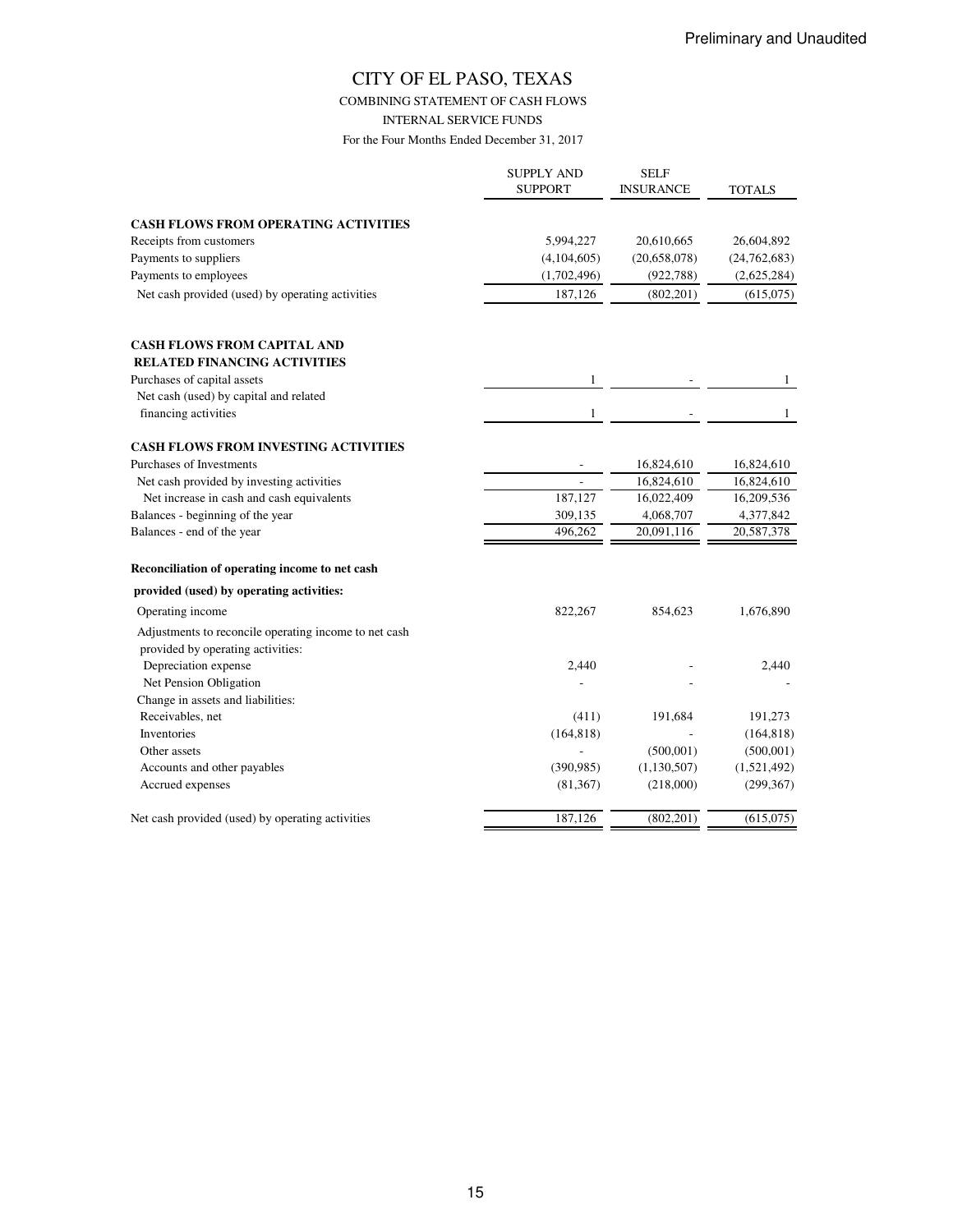COMBINING STATEMENT OF NET POSITION

PENSION TRUST FUNDS

December 31, 2017

|                                                       |                                            | El Paso Firemen and Policemen's<br>Pension Fund<br>(as of December 31, 2015) |                       |               |
|-------------------------------------------------------|--------------------------------------------|------------------------------------------------------------------------------|-----------------------|---------------|
|                                                       | El Paso City<br>Employees'<br>Pension Fund | Firemen Division                                                             | Policemen<br>Division | Total         |
| <b>ASSETS</b>                                         |                                            |                                                                              |                       |               |
| Cash and Cash Equivalents                             | 6,411,365                                  | 5,873,103                                                                    | 8,599,652             | 20,884,120    |
| Investments:                                          |                                            |                                                                              |                       |               |
| Mutual funds                                          | 21,254,906                                 |                                                                              |                       | 21,254,906    |
| Commingled funds                                      | 53,833,171                                 |                                                                              |                       | 53,833,171    |
| High-yield bond obligations                           | 47,826,591                                 |                                                                              |                       | 47,826,591    |
| Corporate stocks                                      | 102,495,709                                |                                                                              |                       | 102,495,709   |
| <b>Bank Collective Investment Funds</b>               | 186,488,037                                |                                                                              |                       | 186,488,037   |
| Private equities                                      | 64,341,689                                 | 20,750,461                                                                   | 30,419,852            | 115,512,002   |
| Real estate investment funds                          | 66,507,980                                 | 30,762,836                                                                   | 45,097,838            | 142,368,654   |
| <b>Fixed Income Securities</b>                        | 97,966,289                                 | 146,642,455                                                                  | 214,974,259           | 459,583,003   |
| <b>Domestic Equities</b>                              | 53,989,173                                 | 152,225,001                                                                  | 223,159,478           | 429,373,652   |
| <b>International Equities</b>                         |                                            | 148,253,477                                                                  | 217,337,286           | 365,590,763   |
| Invested securities lending collateral                |                                            | 40,674,517                                                                   | 59,628,208            | 100,302,725   |
| Receivables - Net of Allowances                       |                                            |                                                                              |                       |               |
| <b>Commission Credits Receivable</b>                  | 135,603                                    |                                                                              |                       | 135,603       |
| Due from Brokers For Securities Sold                  | 279,023                                    |                                                                              |                       | 279,023       |
| <b>Employer Contributions</b>                         | 658,355                                    | 151,364                                                                      | 197,060               | 1,006,779     |
| <b>Employee Contributions</b>                         | 417,549                                    | 128,491                                                                      | 152,064               | 698,104       |
| Accrued Interest and Dividends                        | 843,024                                    |                                                                              |                       | 843,024       |
| Other                                                 |                                            | 85                                                                           | 86                    | 171           |
| Prepaid Items                                         | 22,895                                     |                                                                              |                       | 22,895        |
| Capital Assets:                                       |                                            |                                                                              |                       |               |
| Buildings, Improvements & Equipment, Net              | 750,345                                    | 976,656                                                                      | 976,655               | 2,703,656     |
| <b>TOTAL ASSETS</b>                                   | 704,221,704                                | 546,438,446                                                                  | 800,542,438           | 2,051,202,588 |
| <b>LIABILITIES</b>                                    |                                            |                                                                              |                       |               |
| Accounts Payable                                      | 2,653,151                                  | 40,674,517                                                                   | 59,628,208            | 102,955,876   |
| <b>Accrued Payroll</b>                                | 1,044,781                                  | 554,304                                                                      | 745,269               | 2,344,354     |
| <b>Unearned Revenue - Commission Credits</b>          | 135,603                                    |                                                                              |                       | 135,603       |
| <b>TOTAL LIABILITIES</b>                              | 3,833,535                                  | 41,228,821                                                                   | 60,373,477            | 105,435,833   |
| <b>NET POSITION:</b>                                  |                                            |                                                                              |                       |               |
| Held in Trust for Pension Benefits and Other Purposes | 700,388,169                                | 505,209,625                                                                  | 740,168,961           | 1,945,766,755 |